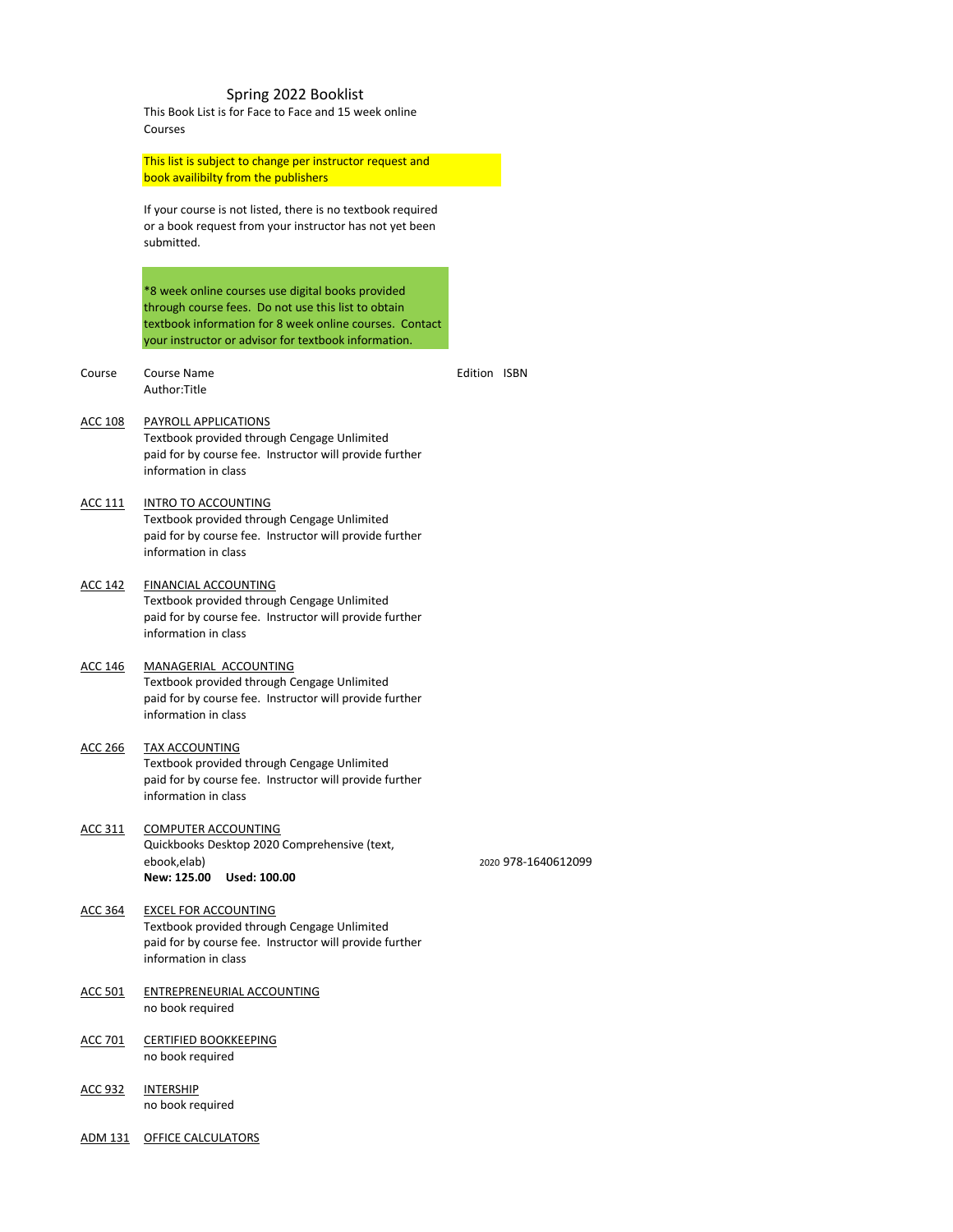10 Key Mastery Access Code **New: 38.00**

#### ADM 258 PROF. DEVELOPMENT - ALL SECTIONS

|                | <b>OPTIONAL: Greene: Ultimate Job Hunter's Guidebook</b><br><b>Used: 69.50</b><br>New: 86.35                                                                                                | 6e | 978-1111-53176-8 |
|----------------|---------------------------------------------------------------------------------------------------------------------------------------------------------------------------------------------|----|------------------|
|                | *Rent this book! Used: 42.90 Used: 34.50                                                                                                                                                    |    |                  |
| ADN-405        | MATERAL CHILD HEALTH CARE<br>Durham: Maternal-Newborn Nursing<br>New: 110.00<br><b>Used: 88.50</b>                                                                                          | 3e | 978-0803666542   |
|                | *Rent this book! New: 55.00 Used: 44.00<br><b>Rudd: Pediatric Nursing</b>                                                                                                                   | 2e | 978-0803666535   |
|                | New: 115.00<br><b>Used: 89.00</b><br>*Rent this book! New: 54.00 Used: 44.00                                                                                                                |    |                  |
| ADN-465        | PSYCH & MENTAL HEALTH CARE<br>Townsend: Essentials of Psychiatric Mental Health<br><b>Nursing</b><br>New: 92.30<br><b>Used: 69.50</b>                                                       | 8e | 978-0803676787   |
| ADN-511        | <b>ADULT HEALTH CARE</b><br>Hoffman: Medical Surgical Nursing, Making Connections<br>to Practice<br>New: 192.50 Used: 144.50<br>IV Kit \$27.50<br>*Webster City students do not need IV kit | 2e | 978-0803677074   |
| <b>AGA 271</b> | <b>ADV. CORN &amp; SOYBEAN PROD</b>                                                                                                                                                         |    |                  |
|                | book order pending                                                                                                                                                                          |    |                  |
| AGA 380        | <b>INTEG. PEST MGMT</b><br><b>Iowa Core Manual</b><br>New: 33.50<br><b>Used: 25.00</b>                                                                                                      |    | $IC-445$         |
|                | *Rent this book! New: 18.00<br><b>Used: 15.00</b><br>Ag Weed Management<br>New: 26.75 Used: 20.00                                                                                           |    | $CS-9$           |
|                | <i><b>*Rent this book! New: 15.00</b></i><br>Used: 10.00<br>Ag Insect Management<br>New: 26.75 Used: 20.00                                                                                  |    | $CS-10$          |
|                | *Rent this book! New: 15.00 Used: 10.00<br><b>Agricultural Crop Disease Management</b><br>New: 25.00 Used: 20.00<br>*Rent this book! New: 15.00 Used: 10.00                                 |    | CS-0011          |
|                |                                                                                                                                                                                             |    |                  |

# AGA 390 INTRO TO RENEWABLE RES.

Chiras: Natural Resource Conservation 10e 10e 013-225-1388

AGB 206 FARM OPS & MGMT 1 No Textbook Required

**AGB 235 INTRO TO AGRICULTURAL MARKETS** book order pending

AGC 129 SUSTAINABLE AGRICULTURE No Textbook Required

**New: 183.00 Used: 139.00**

*\*Rent this book! New: 89.50 Used: 36.50*

AGB 330 FARM BUS. MGMT

Kay: Farm Management 2008 2012 12:30 12:30 12:30 12:30 12:30 12:30 12:30 12:30 12:30 12:30 12:30 12:30 12:30 1

**New: 211.80 Used: 79.50**

*\*Rent this book! New: 89.50 Used: 69.40*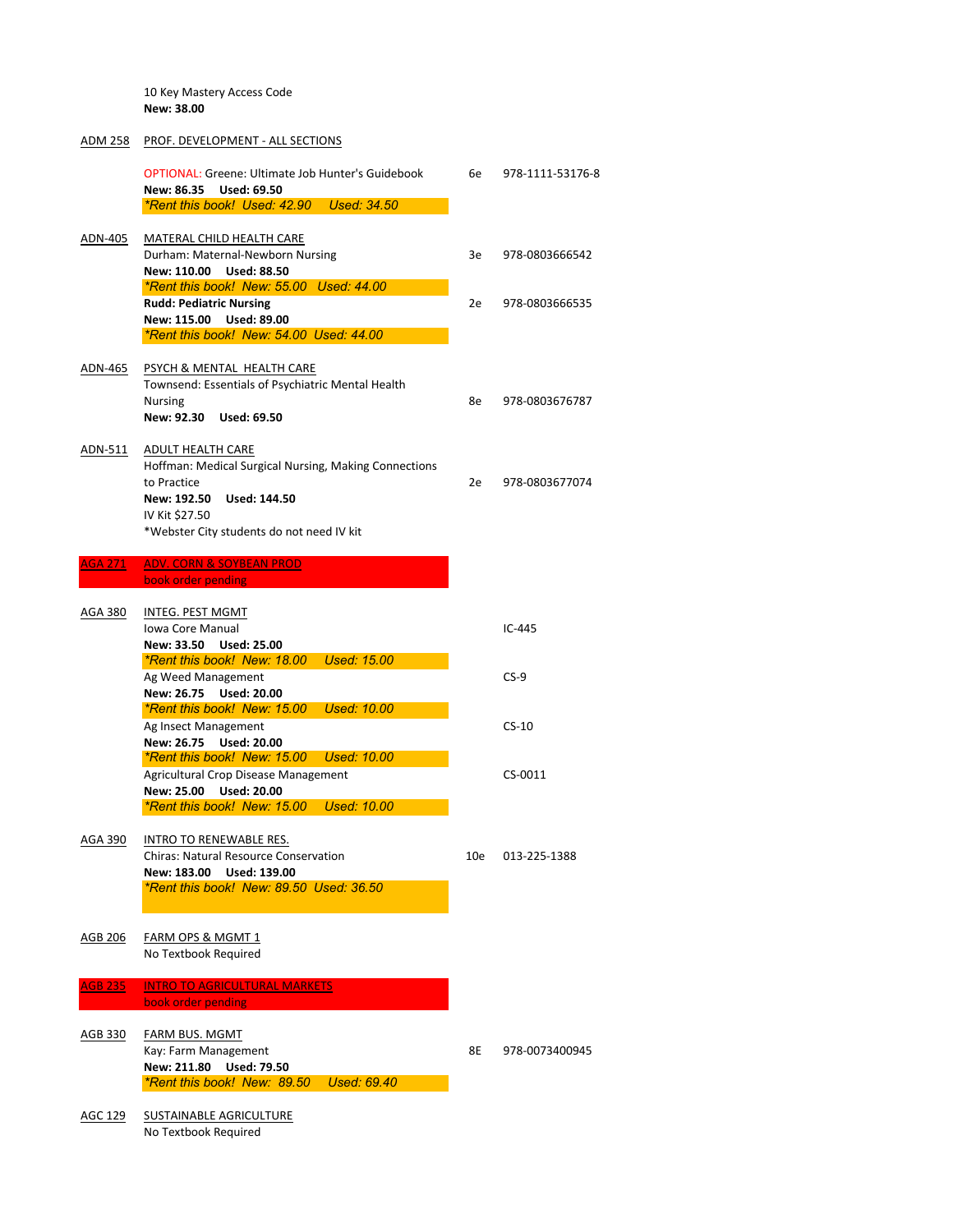| <b>AGC 940</b> | ON THE JOB TRAINING                                                                                    |    |                   |
|----------------|--------------------------------------------------------------------------------------------------------|----|-------------------|
|                | No Textbook Required                                                                                   |    |                   |
| <u>AGE 219</u> | <b>INTRO TO EQUINE SCIENCE</b>                                                                         |    |                   |
|                | Parker: Equine Science                                                                                 | 3e | 141-8032549       |
|                | New: 113.00 Used: 84.75                                                                                |    |                   |
|                | *Rent this book! New: 55.00 Used: 29.50                                                                |    |                   |
| <u>AGH 124</u> | <b>WOODY PLANTS/TREES</b>                                                                              |    |                   |
|                | Dirr: Manual of Woody Landscape Plants                                                                 | 6e | 978-1-58874-868-3 |
|                | New: 92.70 Used: 69.50                                                                                 |    |                   |
| <u>AGH 152</u> | <b>LANDSCAPE DESIGN TECH</b>                                                                           |    |                   |
|                | Textbook provided through Cengage Unlimited                                                            |    |                   |
|                | paid for by course fee. Instructor will provide further                                                |    |                   |
|                | information in class                                                                                   |    |                   |
|                |                                                                                                        |    |                   |
| <b>AGH 156</b> | <b>LANDSCAPE DESIGN II</b>                                                                             | 3e | 143-549-718X      |
|                | <b>Sauter: Landscape Construction</b><br>New: 202.75 Used: 152.00                                      |    |                   |
|                | *Rent this book New: 99.50 Used: 76.00                                                                 |    |                   |
|                |                                                                                                        |    |                   |
| AGH 211        | ADVANCED TURF GRASS MGMT                                                                               |    |                   |
|                | Textbook provided through Cengage Unlimited<br>paid for by course fee. Instructor will provide further |    |                   |
|                | information in class                                                                                   |    |                   |
|                |                                                                                                        |    |                   |
| <b>AGH 221</b> | <b>PRINCIPLES OF HORTICULTURE</b>                                                                      |    |                   |
|                | book order pending                                                                                     |    |                   |
| <b>AGH 350</b> | <b>TURFGRASS PROFESSIONALISM 2</b>                                                                     |    |                   |
|                | No Textbook Required                                                                                   |    |                   |
|                |                                                                                                        |    |                   |
| <b>AGP 330</b> | <b>ADVANCED GPS</b>                                                                                    |    |                   |
|                | No Textbook Required                                                                                   |    |                   |
| AGS 113        | <b>SURVEY OF ANIMAL INDUST.</b>                                                                        |    |                   |
|                | <b>Taylor: Scientific Farm Animal Production</b>                                                       | 9e | 978-0-13-244736-2 |
|                | New: 68.00<br><b>Used: 39.50</b>                                                                       |    |                   |
|                | *Rent this book! New: 34.00 Used: 17.00                                                                |    |                   |
| <b>AGS 242</b> | <b>ANIMAL HEALTH</b>                                                                                   |    |                   |
|                | No Textbook Required                                                                                   |    |                   |
|                |                                                                                                        |    |                   |

- AGS 308 LIVESTOCK MANAGEMENT TECHNIQUES Battaglia: Handbook of Livestock Management 4e 978-013-118-9331 **New: 125.00 Used: 81.00** *\*Rent this book! New: 59.50 Used: 39.50* AGS 553 BEEF PRODUCTION Field: Beef Production & Mgmt Decisions 5e 013-1198386 **New: 165.60 Used: 124.00**
- ART 101 ART APPRECIATION

- ART 115 GRAPHIC DESIGN No Textbook Required
- ART 116 GRAPHIC DESIGN 2 No Textbook Required

*\*Rent this book! New: 79.50 Used: 39.50*

Textbook provided through course fee Instructor will provide further information in class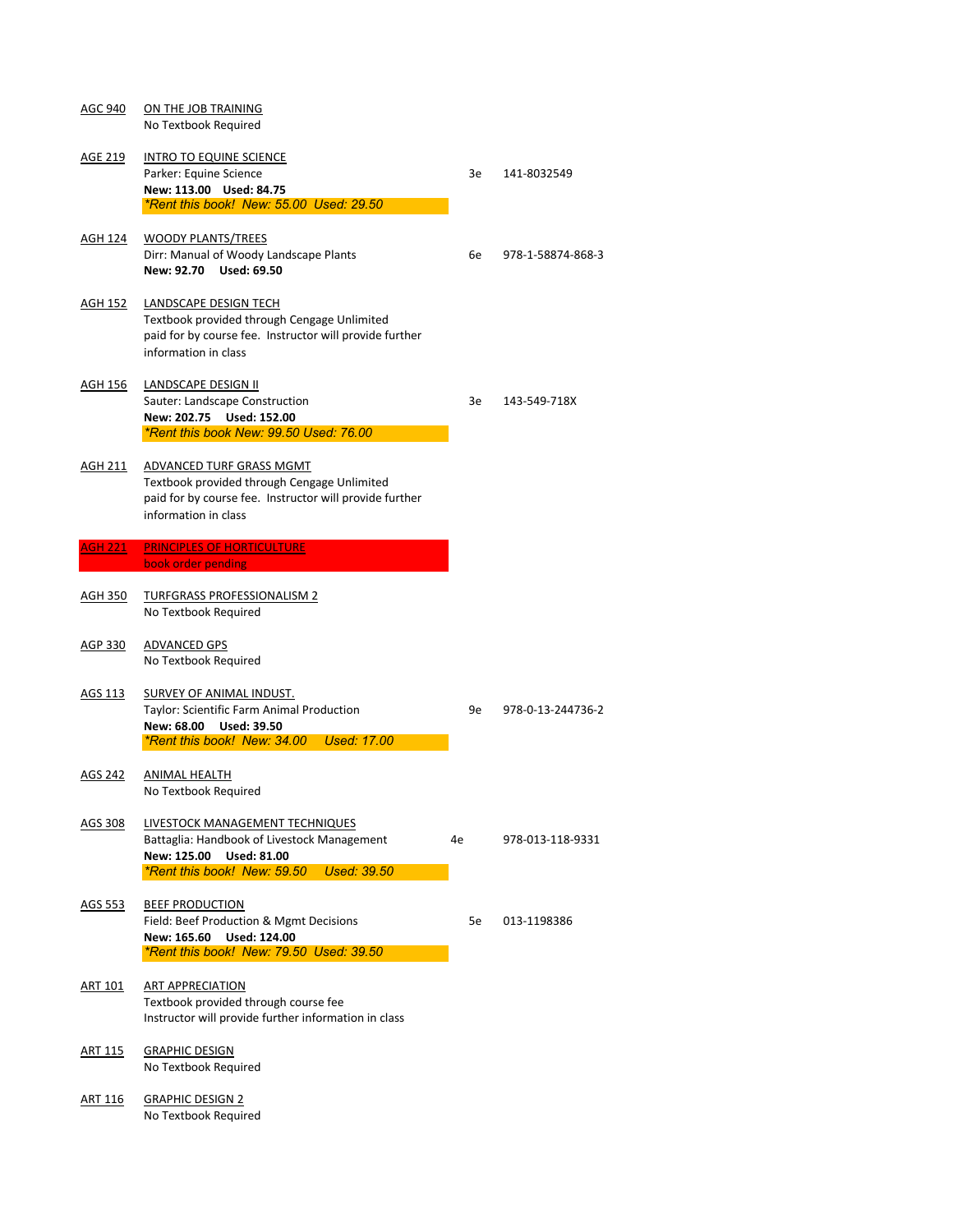| <b>ART 120</b> | 2 D DESIGN<br>No Textbook Required                                                                                                                           |    |                  |
|----------------|--------------------------------------------------------------------------------------------------------------------------------------------------------------|----|------------------|
| <b>ART 123</b> | 3 D DESIGN<br>No Textbook Required                                                                                                                           |    |                  |
| <u>ART 133</u> | <b>DRAWING</b><br>No Textbook Required                                                                                                                       |    |                  |
| <b>ART 134</b> | DRAWING 2<br>No Textbook Required                                                                                                                            |    |                  |
| <b>ART 143</b> | <b>PAINTING</b><br>No Textbook Required                                                                                                                      |    |                  |
| <u>ART 173</u> | <b>CERAMICS</b><br>No Textbook Required                                                                                                                      |    |                  |
| <b>ART 184</b> | PHOTOGRAPHY<br>No Textbook Required                                                                                                                          |    |                  |
| <b>ART 204</b> | <b>ART HISTORY 2</b><br>Schneider-Adams: A History of Western Art<br>New: 153.75<br><b>Used: 115.30</b><br>*Rent this book! New: 69.50<br><b>Used: 57.50</b> | 5e | 978-007-337-9227 |
| ASL 131        | AMERICAN SIGN LANGUAGE 1                                                                                                                                     |    |                  |
|                | Signing Naturally Units 1-6 Interactive Online Access Code<br>New: 64.95<br>GoREACT access code \$37.50                                                      |    | 978-1611650358   |
| ASL 161        | <b>AMERICAN SIGN LANGUAGE 2</b><br>Signing Naturally Units 7-12 Interactive Online Access<br>Code                                                            |    |                  |
|                | <b>New: 64.95</b><br>GoREACT access code \$37.50                                                                                                             |    | 978-1611650358   |
| <b>ATR 265</b> | <b>ROBOTICS &amp; AUTOMATION</b><br>Dinwiddie: Industrial Robotics<br>New: 109.70                                                                            | 1e | 978-1133610991   |
| <b>AUT 000</b> | AUTOMOTIVE TECH PROGRAM<br>Halderman: Automotive Technology Principles<br>Diagnosis, and Service                                                             | 6E | 978-0135257272   |

#### **New: 181.50**

\*1st year & 2nd year students need this book

AUT 163, 173, 200, 503, 658, 703, 826, 839, 851, 882, 887

# BIO-102 INTRODUCTORY BIOLOGY - ONLINE Houtman: Biology Now 2e 978-0393631807 **New: 137.50 Used: 103.50** *\*Rent this book! New: 59.50 Used: 29.50*

BIO 103 INTRO BIOLOGY LAB - Face to Face Introductory Biology Lab Manual 2e 978-1792461590 **New: 36.75**

| <b>BIO 103</b> | <b>INTRO BIOLOGY LAB - Online</b><br>Lab Simulations Access Code<br>New: 73.00 | 978-1533919380 |
|----------------|--------------------------------------------------------------------------------|----------------|
|                |                                                                                |                |

BIO-105 INTRODUCTORY BIOLOGY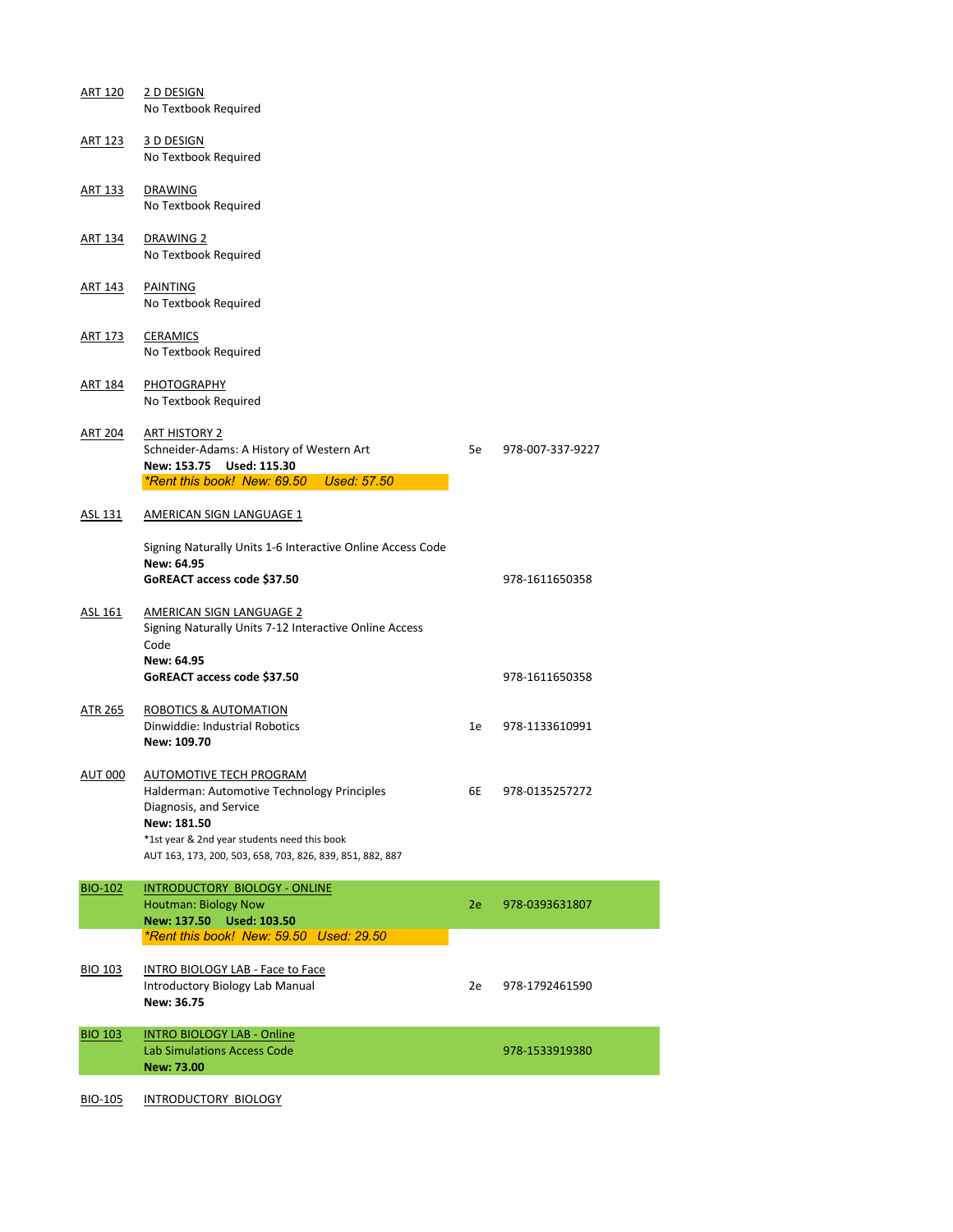|                | See instructor for information on how to obtain the<br>digital copy of Biology Now: Core Edition with access<br>code                                                                                                                                   | 3e  |                                   |                                                                      |
|----------------|--------------------------------------------------------------------------------------------------------------------------------------------------------------------------------------------------------------------------------------------------------|-----|-----------------------------------|----------------------------------------------------------------------|
|                | Introductory Biology Lab Manual<br><b>New: 36.75</b>                                                                                                                                                                                                   | 2e  | 978-1792461590                    |                                                                      |
| <b>BIO 113</b> | <b>GENERAL BIOLOGY 2</b><br>Vodopich: Biology Lab Manual<br>New: 46.80                                                                                                                                                                                 |     | 978-1307695786                    |                                                                      |
| <b>BIO-151</b> | <b>NUTRITION</b><br>Byrd-Bredbenner: Wardlaw's Perspectives in Nutrition<br>w/connect access code<br>New: 145.00 Used: 40.00 (does not include code)<br>*Schwendemann section does not require code                                                    | 12e | 978-126-6359941<br>978-1260788594 | (loose leaf text with printed access code)<br>(loose leaf text only) |
| <b>BIO 163</b> | <b>ESSENTIALS OF ANATOMY &amp; PHYSIOLOGY</b><br>Shier: Hole's Essentials of Human Anatomy & Physiology                                                                                                                                                | 13e | 978-1259277368                    |                                                                      |
|                | New: 165.00<br><b>Used: 50.00</b><br>Shier: Hole's Essentials of Human Anatomy & Physiology<br>Lab Manual                                                                                                                                              | 13e | 978-1259869402                    |                                                                      |
| BIO-168        | New: 175.00<br>HUMAN ANAT. & PHYSIOLOGY I - Face to Face<br><b>Martin: Lab Manual</b><br><b>New: 75.00</b>                                                                                                                                             | 4e  | 978-1266523618                    |                                                                      |
|                | Main textbook provided digitally through course fees.<br>A printed option is highly recommended by the<br>instructor and is available for purchase.<br>OPTIONAL- Shier: Hole's Human Anatomy & Physiology<br>Vol 1<br>New: 32.00<br><b>Used: 25.00</b> | 16  | 978-1307679991                    |                                                                      |
| <b>BIO-168</b> | HUMAN ANAT. & PHYSIOLOGY I-Online<br>Broyles: Workbook to Accompany A&P Revealed 4.0<br><b>New: 52.50</b><br><b>Used: 39.50</b>                                                                                                                        | 3e  | 978-1264240487                    |                                                                      |
| <b>BIO 173</b> | HUMAN ANAT. & PHYSIOLOGY - face to face<br><b>Martin: Lab Manual</b><br><b>New: 75.00</b>                                                                                                                                                              | 4e  | 978-1266523618                    |                                                                      |

**Main textbook provided digitally through course fees.** 

**A printed option is highly recommended by the instructor and is available for purchase.** OPTIONAL- Shier: Hole's Human Anatomy & Physiology Vol 2 16 9781307679984 **New: 32.00**

# BIO-173 HUMAN ANAT. & PHYSIOLOGY 2 -Online Broyles: Workbook to Accompany A&P Revealed 4.0 3e 978-1264240487 **New: 52.50 Used: 39.50**

## BIO 186 MICROBIOLOGY

Cowan: Microbiology, A Systems Approach w/ Connect Access Code 6e 978-1264079810 **New: 150.90** Leboffe: Microbiology: Laboratory Theory & stom brief 978-161-731-8474 Application **New: 67.45 \*lab manual only required for face to face/virtual sections. Online section does NOT use lab manual.**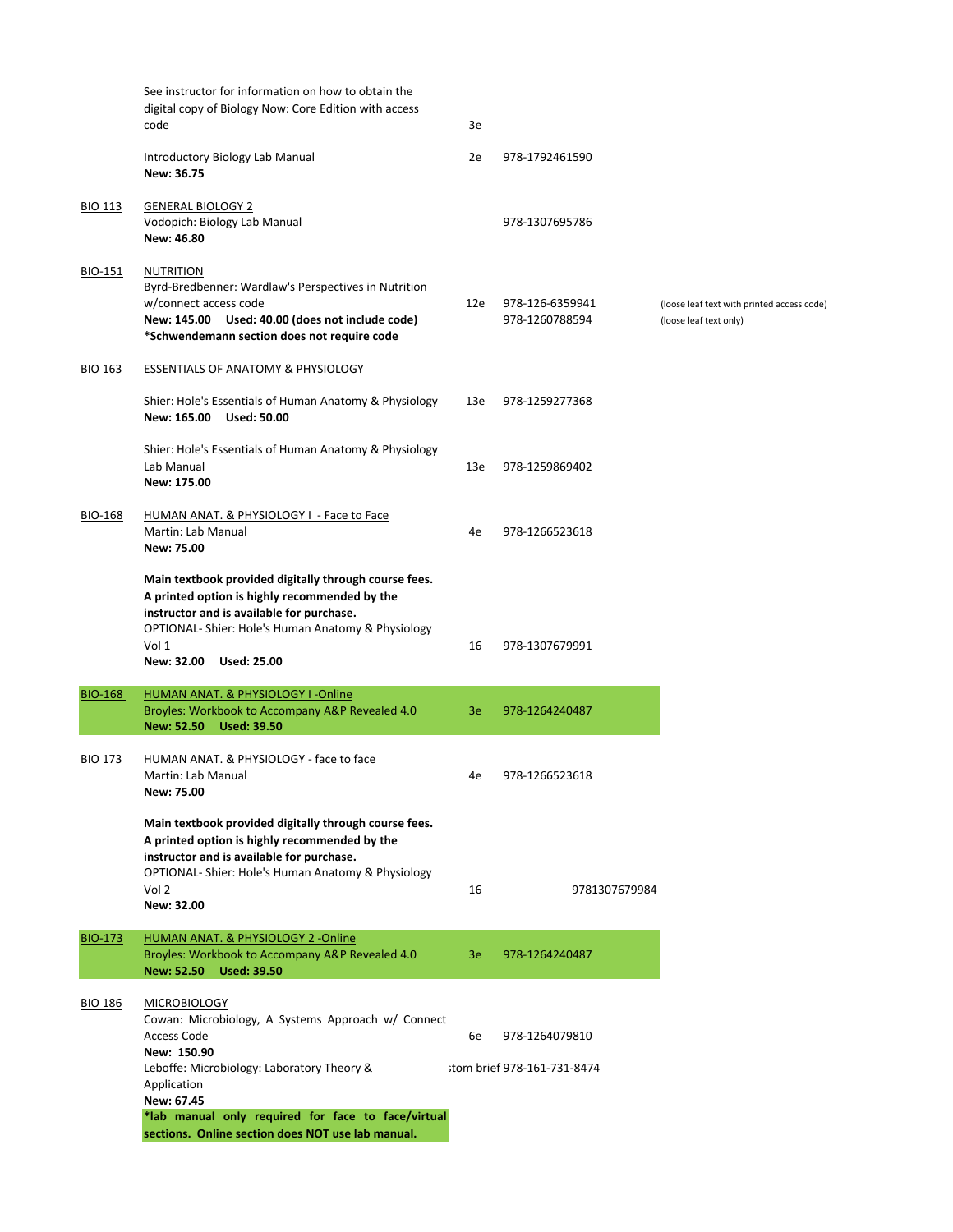#### BUS 102 INTRODUCTION TO BUSINESS

Textbook provided through McGraw Hill Inclusive Access paid for by course fee. Instructor will provide further information in class

#### **BUS 112 BUSINESS MATH**

Textbook provided through Cengage Unlimited paid for by course fee. Instructor will provide further information in class

#### BUS 113 WORKPLACE READINESS

Materials provided in Canvas paid for by course fee Instructor will provide further information in class

#### **BUS 114 WORKPLACE COMMUNICATION**

Materials provided in Canvas paid for by course fee Instructor will provide further information in class

#### BUS 121 BUSINESS COMMUNICATIONS

Textbook provided through Cengage Unlimited paid for by course fee. Instructor will provide further information in class

# **BUS 130 INTRO TO ENTREPRENEURSHIP**

Madsen: Engineering Drawing & Design 6e 978-130-565-9728 **New: 185.00 Used: 138.75**

CAD 164 SOLID MODELING I

Textbook provided through Cengage Unlimited paid for by course fee. Instructor will provide further information in class

#### BUS 161 HUMAN RELATIONS

Limbrunner: Applied Statics & Strength of Materials 6e 978-0133840544 **New: 197.25 Used: 136.30** *\*Rent this book! New: 90.00 Used: 65.00*

Textbook provided through McGraw Hill Inclusive Access paid for by course fee. Instructor will provide further information in class

#### **BUS 180 BUSINESS ETHICS**

Textbook provided through Cengage Unlimited paid for by course fee. Instructor will provide further information in class

#### BUS 185 BUSINESS LAW 1

Textbook provided through Cengage Unlimited paid for by course fee. Instructor will provide further information in class

#### CAD 101 INTRODUCTION TO CAD

No Textbook Required

## CAD 156 ENGINEERING GRAPHICS II

Bethune: Engineering Design and Graphics with 978-013-450-7699 SolidWorks 2016 **New: 99.75**

#### CAD 217 ENGINEERING MECHANICS 1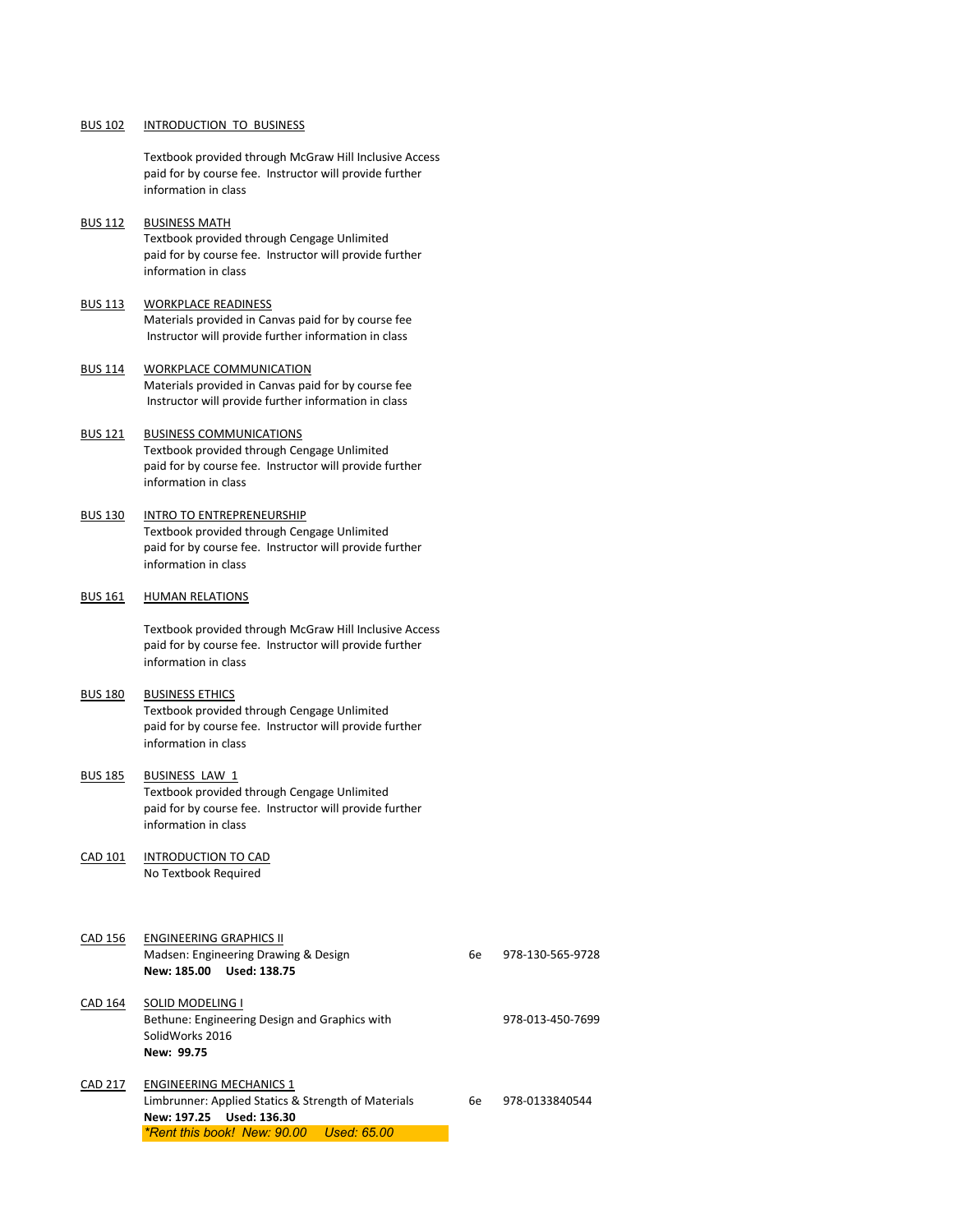CAD 230 GEOMET. DIMENS. & TOLER. Madsen: Geometric Dimensioning & Tolerancing 9e 978-160-525-9383 **New: 88.00**

- CAD 260 ALGORITHMIC DESIGN No Textbook Required
- CAD 315 COMPUTATIONAL DESIGN No Textbook Required
- CAD 401 ELECTRICAL CAD No Textbook Required
- CHM-110 INTRODUCTION TO CHEMISTRY

Textbook provided through McGraw Hill Inclusive Access paid for by course fee. Instructor will provide further information in class

Dale: C++ Plus Data Structures 6e 978-1284089189 New: 145.00 Used: 108.75

- CHM-111 INTRODUCTION TO CHEMISTRY LAB Lab materials provided through McGraw Hill Inclusive Access paid for by course fee. Instructor will provide further information in class
- CHM-112 INTRODUCTION TO CHEMISTRY Textbook provided through McGraw Hill Inclusive Access paid for by course fee. Instructor will provide further information in class
- CHM 130 INTRO TO ORGANIC & BIOCHEMISTRY Smith: General, Organic, and Biological Chemistry access code w/ebook 5e 978-1264247905 **New: 95.00**
- CHM 131 INTRO TO ORGANIC & BIOCHEMISTRY Lab Labster Access Code **New: 59.00**
- CHM-132 INTRO TO ORGANIC & BIOCHEMISTRY Lab materials provided through McGraw Hill Inclusive Access paid for by course fee. Instructor will provide further information in class
- CHM 175 GENERAL CHEMISTRY 2

Textbook provided through Cengage Unlimited paid for by course fee. Instructor will provide further information in class

#### CHM 271 ORGANIC CHEMISTRY 2

Textbook provided through McGraw Hill Inclusive Access paid for by course fee. Instructor will provide further information in class

CIS 153 DATA STRUCTURES

# CIS 172 JAVA

Dale: Programming and Problem Solving with Java 2e 978-0763734022 **New: 112.50**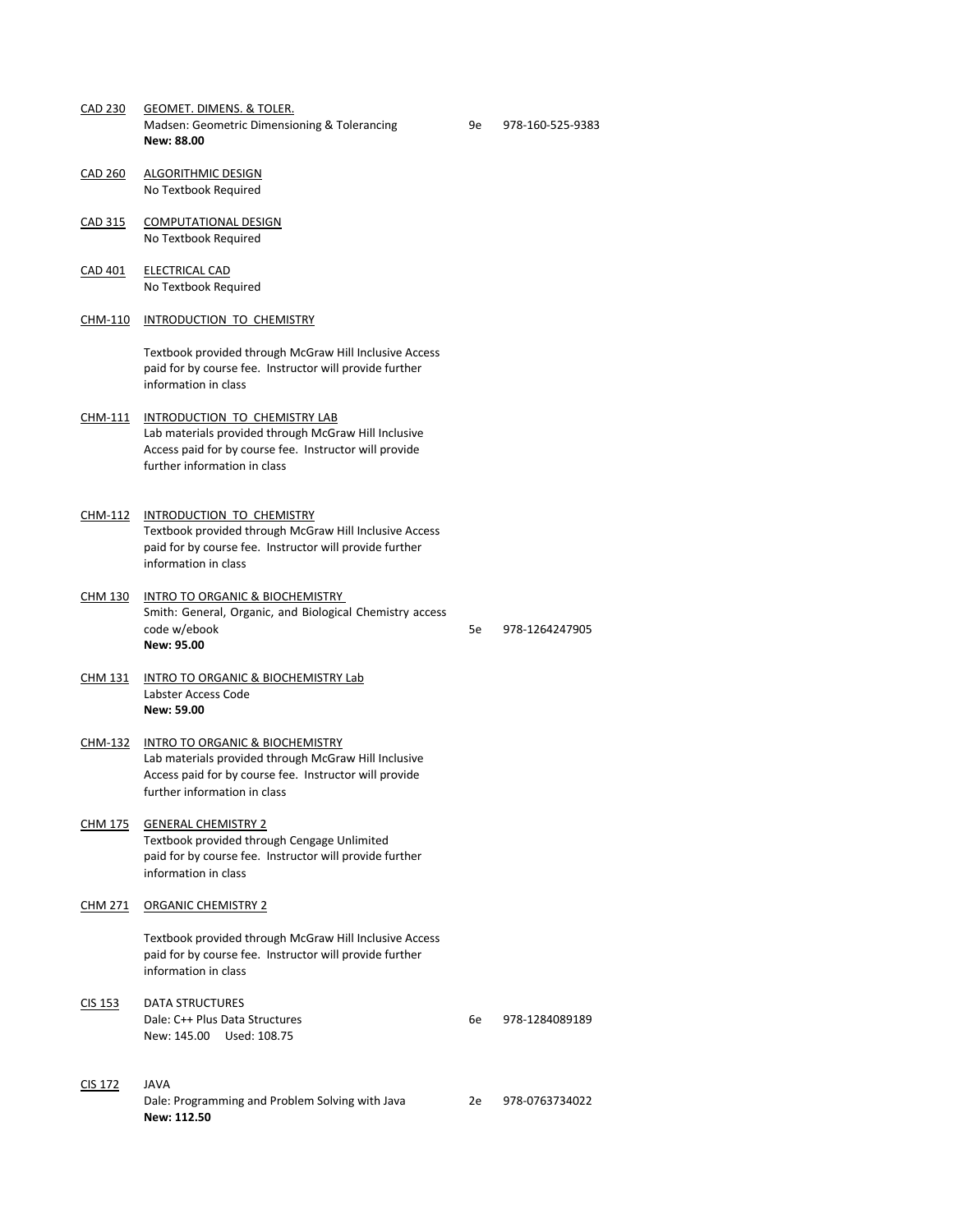COM 157 NEWSPAPER PRODUCTION No Textbook Required

| CIS 195        | <b>LAYOUT DESIGN PROJECTS</b><br>No Textbook Required                                                                                                                 |      |                    |
|----------------|-----------------------------------------------------------------------------------------------------------------------------------------------------------------------|------|--------------------|
| CIS 256        | <b>DREAMWEAVER 1</b><br>Adobe Dreamweaver CC Classroom in a book<br>New: 47.50                                                                                        | 2021 | 978-0136875239     |
| <b>CIS 262</b> | DREAMWEAVER PROJECTS<br>No Textbook Required                                                                                                                          |      |                    |
| <b>CIS 266</b> | PHOTOSHOP 2<br>Adobe Photoshop CC Classroom in a Book<br><b>New: 47.75</b>                                                                                            | 2021 | 978-0136904731     |
| <b>CIS 278</b> | <b>PORTFOLIO 2</b><br>No Textbook Required                                                                                                                            |      |                    |
| CIS 295        | <b>ADVANCED WEB DESIGN</b><br>No Textbook Required                                                                                                                    |      |                    |
| CIS 299        | <b>WORDPRESS</b><br>No Textbook Required                                                                                                                              |      |                    |
| <b>CLS 141</b> | <b>MIDDLE EASTERN HISTORY AND CULTURE</b><br>Goldschmidt: A Concise History of the Middle East<br>New: 52.00 Used: 39.00<br>*Rent this book! New: 25.00 Used: 19.50   |      | 11e 978-0813349626 |
| <b>CLS 150</b> | LATIN AMERICAN HISTORY AND CULTURE<br>No Textbook Required                                                                                                            |      |                    |
| CLS 167        | UNDERSTANDING CULTURES: CHINA<br>Schirokauer: A Brief History of Chinese Civilization<br><b>Used: 89.50</b><br>New: 142.50<br>*Rent this book! New: 69.50 Used: 44.45 | 4e   | 978-0495-913238    |
| <b>CLS 181</b> | <b>AMERICAN DIVERSITY</b><br>Olson: The Ethnic Dimension in American History<br><b>Used: 39.50</b><br>New: 51.20<br>*Rent this book! New: 23.50 Used: 15.00           | 4e   | 978-1405182515     |
| <b>COM 142</b> | NEWS GATHERING AND REPORTING<br><b>Rich: Writing and Reporting News</b>                                                                                               | 8e   | 978-1305077331     |

# **Used: 108.70**

# COM 148 DIVERSITY & THE MEDIA

Luther: Diversity in U.S. Mass Media 2 978-1119234012

**New: 61.00 Used: 45.80**

*\*Rent this book! New: 29.50 Used: 22.00*

## CON-000 CARPENTRY

CON 133, 175, 303, 327 Vogt: Residential Construction Academy: Carpentry 5E 978-1337918503 **New: 121.80**

## CRJ-100 INTRO TO CRIMINAL JUSTICE

Bohm: Introduction to Criminal Justice 6e 978-007-352-7956

**New: 80.00 Used: 60.00**

*\*Rent this book! New: 34.50 Used: 19.50*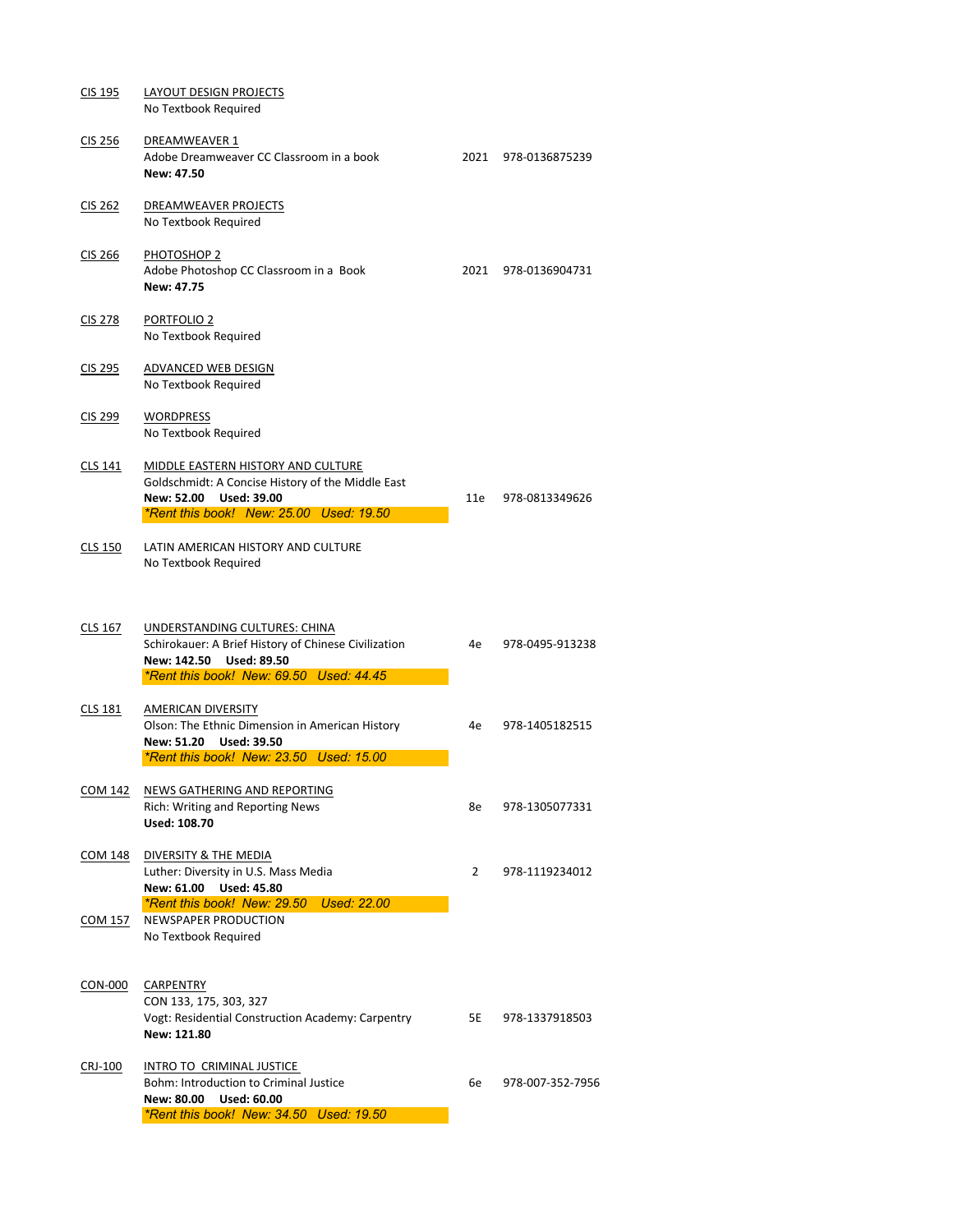| CRJ-110        | PATROL PROCEDURES<br><b>Hess: Police Operations</b><br>New: 157.35 Used: 79.50<br>*Rent this book! New: 69.50 Used: 29.50                                      | 5e  | 14354-88660                |  |
|----------------|----------------------------------------------------------------------------------------------------------------------------------------------------------------|-----|----------------------------|--|
| <b>CRJ 120</b> | <b>INTRO TO CORRECTIONS</b><br>Schmalleger: Corrections in 21st Century<br>New: 179.00 Used: 49.50<br>*Rent this book! New: 79.50 Used: 19.50                  | 6e  | 978-007-8026478            |  |
| CRJ 130        | <b>CRIMINAL LAW</b><br><b>OPTIONAL: Chamelin: Essentials of Criminal Law</b><br>New: 85.00<br><b>Used: 49.50</b><br>*Rent this book! New: 39.50 Used: 22.50    | 10e | 978-0-13-244750-8          |  |
| <u>CRJ 132</u> | <b>CONSTITUTIONAL LAW</b><br><b>OPTIONAL</b> Harr: Constitutional Law<br><b>Used: 50.00</b><br>*Rent this book! Used: 20.00                                    |     | custom 1e978-1-4240-8523-1 |  |
| CRJ 141        | <b>CRIMINAL INVESTIGATION</b><br>Hess: Criminal Investigation<br>New: 199.00<br><b>Used: 47.50</b><br>*Rent this book! New: 65.00 Used: 19.50                  | 9e  | 978-143-546-9938           |  |
| CRJ 152        | <b>DEFENSIVE TACTICS</b><br>No Text Required                                                                                                                   |     |                            |  |
| <b>CRJ 160</b> | <b>FORENSIC INVESTIGATION</b><br>Search Magnet Latent Value Kit<br>New: 34.50                                                                                  |     |                            |  |
|                | ICCC: Forensics Manual Lab \$35.00                                                                                                                             |     |                            |  |
| <b>CRJ 170</b> | <b>OVERVIEW OF CYBERCRIME</b><br><b>OPTIONAL: Volonino: Computer Forensics</b><br><b>Used: 94.00</b><br>New: 125.40<br>*Rent this book! New: 59.00 Used: 39.50 | 1e  | 0-131547275                |  |
| <b>CRJ-200</b> | <b>CRIMINOLOGY</b><br>Siegel: Criminology: The Core<br>New: 148.50 Used: 55.00                                                                                 | 5e  | 978-1285068909             |  |

## CRJ-201 JUVENILE DELINQUENCY

Siegel: Juvenile Delinquency: The Core 5e 5e 978-1285067605

*\*Rent this book! New: 71.50 Used: 22.40*

**New: 159.75 Used: 126.50**

*\*Rent this book! New: 69.45 Used: 59.25*

#### CRJ 260 MEDICO DEATH INVESTIGATION

Adcock: Death Investigations and the extendion of the extendion of the extendion of the extendion of the extendion of the extendion of the extendion of the extendion of the extendion of the extendion of the extendion of th

**New: 59.50 Used: 48.75**

*\*Rent this book! New: 28.50 Used: 23.00*

- CRJ 300 PERSPECTIVES HOMELAND SEC. Oliver: Homeland Security for Policing 1978-013-153-4667 **New: 72.60 Used: 45.00** *\*Rent this book! New: 25.00 Used: 16.50*
- CRR 000 AUTO RESTORATION/COLLISION

CRR 341, 401, 501, 612, 750, 807, 813, 841, 850, 911

Thomas: Collision Repair and Refinishing 3e 978-130-594-9942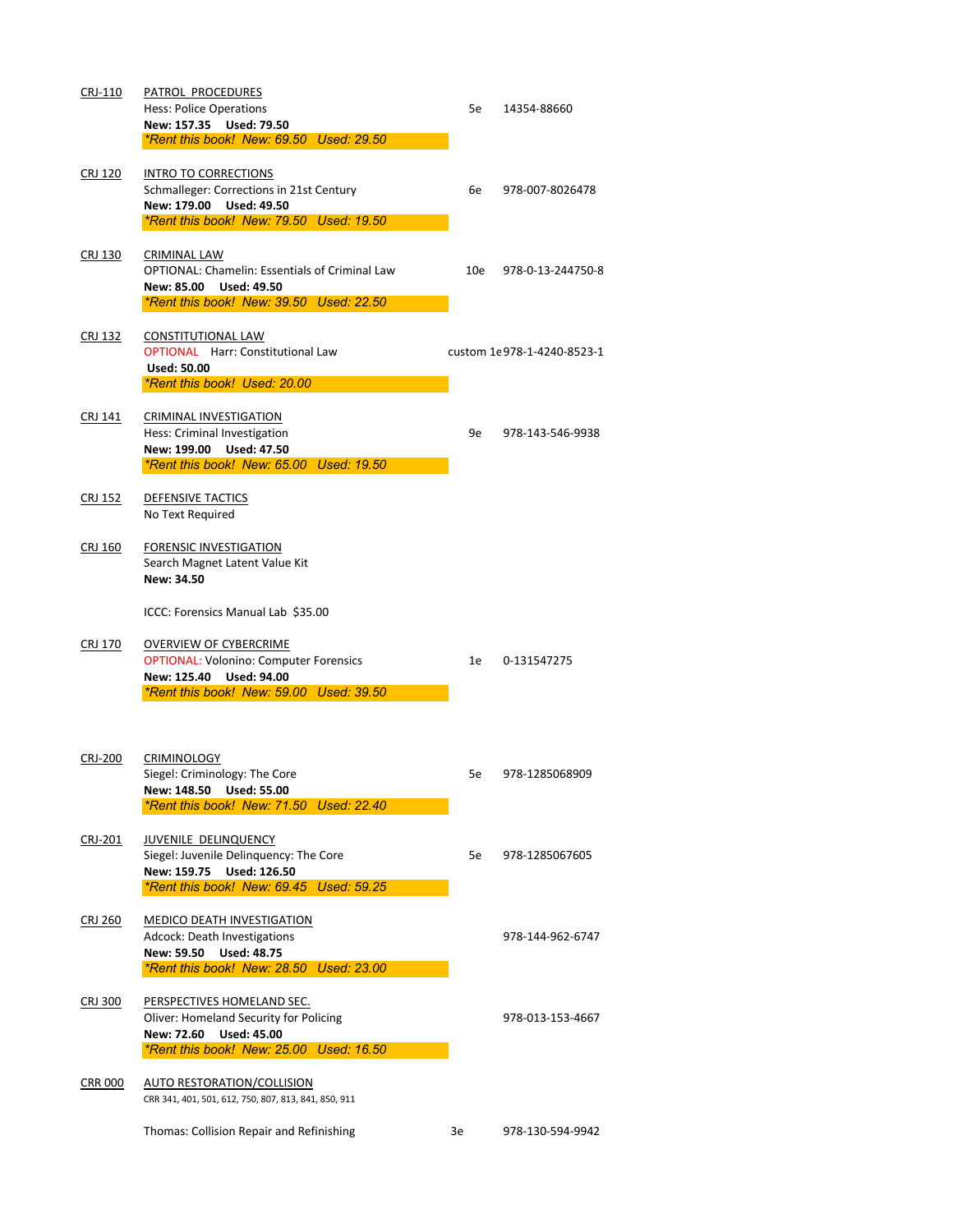**New: 156.25 Used: 117.20**

| <b>CRR 000</b> | <b>AUTO COLLISION STUDENTS</b><br>CRR 341, 401, 501, 612, 750, 807, 813, 841, 850, 911                                                                         |      |                                           |
|----------------|----------------------------------------------------------------------------------------------------------------------------------------------------------------|------|-------------------------------------------|
|                | <b>Thomas: Collision Repair and Refinishing</b><br>New: 156.25 Used: 117.20                                                                                    | 3e   | 978-130-594-9942                          |
| $CSC-110$      | INTRODUCTION TO COMPUTERS<br>Textbook provided through Cengage Unlimited<br>paid for by course fee. Instructor will provide further<br>information in class    |      |                                           |
| CSC-116        | <b>INFORMATION COMPUTING</b><br>Textbook provided through Cengage Unlimited<br>paid for by course fee. Instructor will provide further<br>information in class |      |                                           |
| <b>DHY 140</b> | <b>GEN. &amp; ORAL PATHOLOGY</b>                                                                                                                               |      |                                           |
|                | Isben: Oral Pathology for the Dental Hygienist w/code<br>New: 99.50                                                                                            | 7e - | 978-032-340-0626                          |
| <b>DHY 183</b> | DENTAL HYGIENE THEORY 1                                                                                                                                        |      |                                           |
|                | Malamed: Medical Emergencies In Dental Office w/evolve<br>New: 89.50                                                                                           | 7e — | 978-0323171229                            |
| DHY 184        | <b>CLINICAL DENT. HYG. 1</b><br>Drug Info Handbook for Dentistry<br>New: 96.20                                                                                 | 27   | 978-1591953883                            |
| <b>DHY 209</b> | PERIODONTOLOGY<br>Gehrig, Shin & Willmann: Foundations Of Periodontics for<br>Dental Hygienist w/code<br>New: 97.95                                            | 5e i | 978-1496384027<br>nhanced 2978-1284209266 |
| <u>DHY 233</u> | PREVENT. DENT/NUTRITION<br>Sroda: Nutrition for Dental Health<br>New: 77.75                                                                                    |      | nhanced 3978-1284209426                   |
| DRA 101        | <b>INTRO TO THEATRE</b><br>Cameron: Enjoyment of theatre<br>New: 67.00 Used: 50.25                                                                             | 8e   | 978-020-5734610                           |

*\*Rent this book! New: 33.50 Used: 25.00*

|                | *these books should be purchased later in the<br>semester                                  |      |                  |
|----------------|--------------------------------------------------------------------------------------------|------|------------------|
|                | Egermeier: Everyman/Everywoman \$8.00                                                      |      | 0-871295369      |
|                | Timberlake: Oedipus Tryannos \$10.00                                                       |      | 0-871292033      |
|                | Moliere: Tartuffe \$10.50                                                                  |      | 0-82221114       |
|                | Hampton: A Doll's House \$10.00                                                            |      | 0-822216361      |
| <b>DRA 125</b> | <b>INTRODUCTION TO PLAY ANALYSIS</b><br>Thomas: Script Analysis for Actors, Directors, and |      |                  |
|                | <b>Designers</b><br><b>New: 54.50</b>                                                      | 6.00 | 978-0815352297   |
|                | Rajiv: Gruesome Playground Injuries<br>New: 22.50 Used: 15.00                              |      | 978-1593762940   |
|                | McGunness: A Doll's House \$9                                                              |      | 978-0571191291   |
| <b>DRA 130</b> | <b>ACTING 1</b>                                                                            |      |                  |
|                | McGaw: Acting is Believing                                                                 | 11e  | 978-049-589-8078 |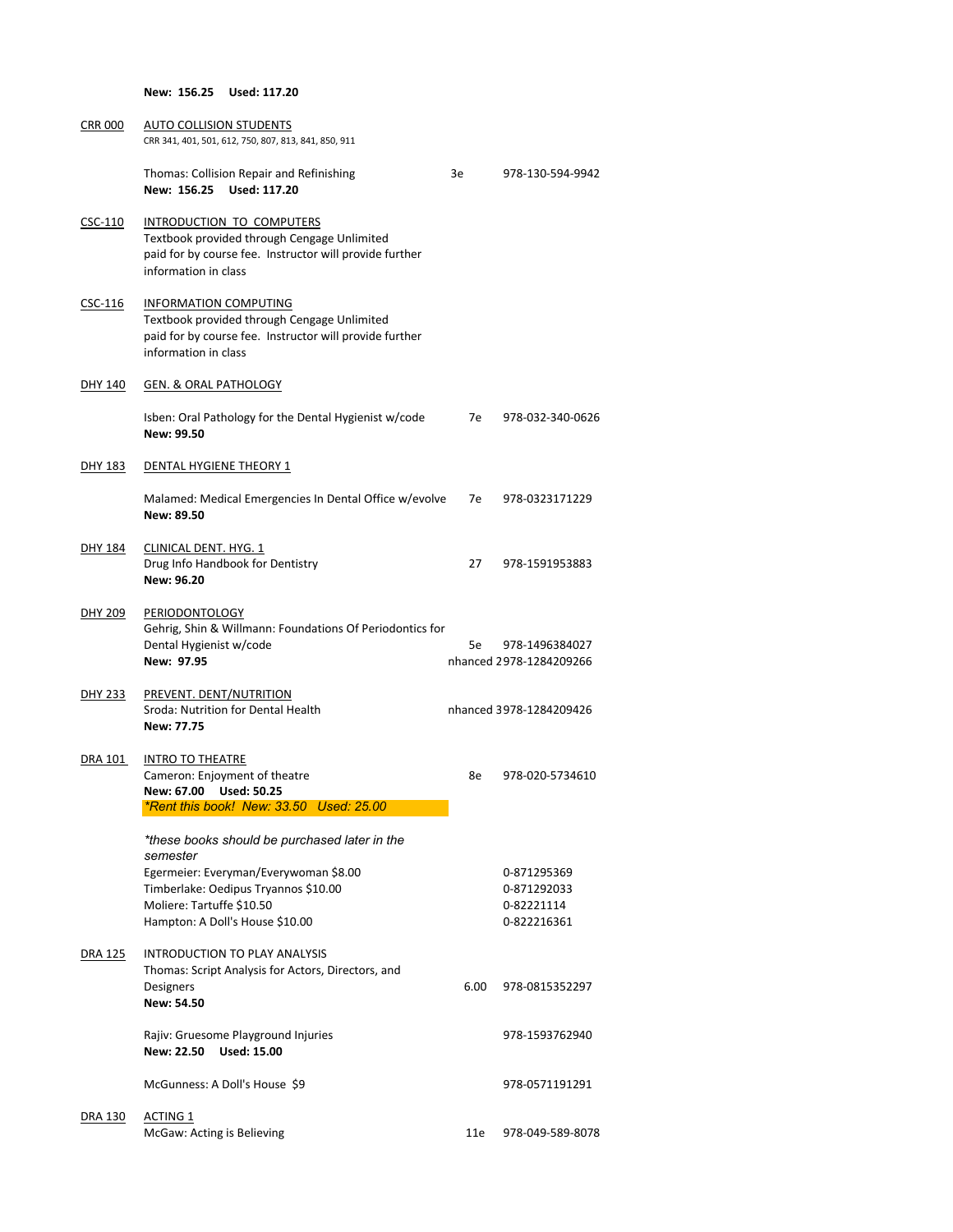**New: 115.75 Used: 55.45**

*\*Rent this book! New: 55.00 Used: 27.50* DRA 132 ACTING II

|                | McGaw: Acting is Believing<br>New: 115.75 Used: 55.45<br>*Rent this book! New: 55.00 Used: 27.50                                                                       | 11e | 978-049-589-8078 |
|----------------|------------------------------------------------------------------------------------------------------------------------------------------------------------------------|-----|------------------|
|                | *these books should be purchased later in the<br>semester                                                                                                              |     |                  |
|                | Barr: Mrs. Cage \$7.00                                                                                                                                                 |     | 0-822213133      |
|                | *Rent this book! New: 4.00 Used: 2.00                                                                                                                                  |     |                  |
|                | Simon: Chapter Two \$10.60<br>*Rent this book! New: 5.00 Used: 4.00                                                                                                    |     | 0-573-607567     |
|                |                                                                                                                                                                        |     |                  |
| <b>DSL 000</b> | Diesel Technology Program-<br>Wright: Fundamentals of Medium/Heavy Duty Diesel                                                                                         |     |                  |
|                | Engines<br>New: 132.80<br><b>Used: 99.00</b>                                                                                                                           | 1e  | 978-1284067057   |
|                | Duffy: Fundamentals of Medium/Heavy Duty Commercial<br>Vehicle Systems<br>New: 133.10                                                                                  | 2e  | 978-1284150933   |
|                | Dell: Heavy Equipment Power Trains & Systems<br>New: 121.90<br>DSL 130, 358, 445, 545, 547, 615, 743, 804, 838,                                                        | 1e  | 978-1635632286   |
| <b>ECE 159</b> | <b>EARLY CHILDHOOD CURRICULUM II</b><br>Textbook provided through Cengage Unlimited<br>paid for by course fee. Instructor will provide further<br>information in class |     |                  |
| <b>ECE 221</b> | INFANT/TODDLER CARE & EDUCATION<br>Textbook provided through Cengage Unlimited<br>paid for by course fee. Instructor will provide further<br>information in class      |     |                  |
| <b>ECE 243</b> | <b>EARLY CHILDHOOD GUIDANCE</b><br>Textbook provided through Cengage Unlimited<br>paid for by course fee. Instructor will provide further<br>information in class      |     |                  |
| <b>ECE 262</b> | <b>EARLY CHILDHOOD FIELD EXPERIENCE</b><br>No text required                                                                                                            |     |                  |

paid for by course fee. Instructor will provide further information in class

## ECN-130 PRINCIPLES OF MICROECON.

Textbook provided through Cengage Unlimited paid for by course fee. Instructor will provide further information in class

#### EDU-213 INTRODUCTION TO EDUCATION

Textbook provided through Cengage Unlimited paid for by course fee. Instructor will provide further information in class

#### EDU 245 EXCEPTIONAL LEARNER

Hallahan: Exceptional Learners: An Introduction to Special

Ed 20134806938 and 2014 14 0.000 14 0.000 14 0.000 14 0.000 14 0.000 14 0.000 14 0.000 14 0.000 14 0.000 14 0.000 14 0.000 14 0.000 16 1.000 16 1.000 16 1.000 16 1.000 16 1.000 16 1.000 16 1.000 16 1.000 16 1.000 16 1.000

**New: 93.70 Used: 75.00**

*\*Rent this book! New: 45.00 Used: 35.00*

#### EDU 255 TECHNOLOGY IN THE CLASSROOM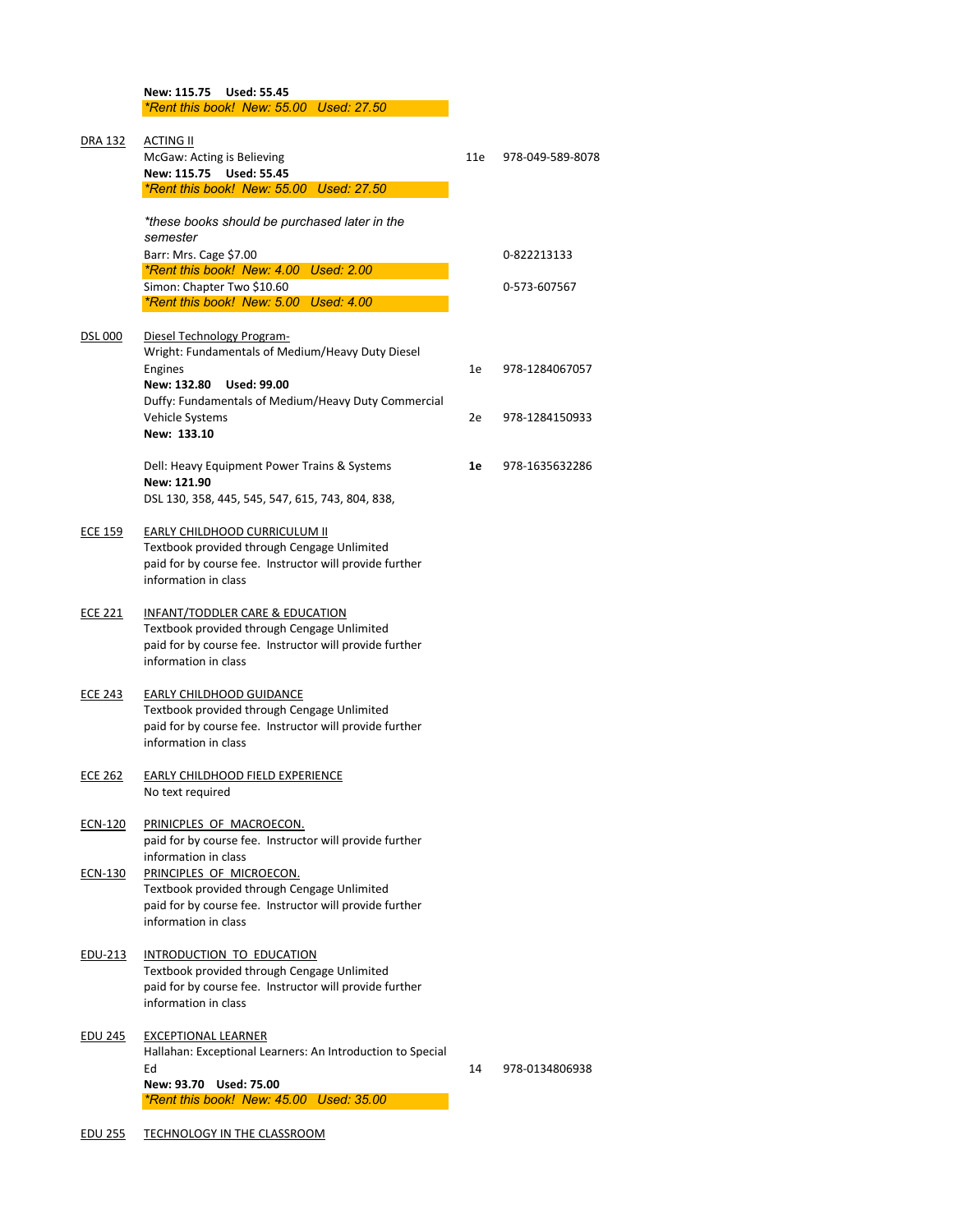|                | Textbook provided through Cengage Unlimited<br>paid for by course fee. Instructor will provide further<br>information in class                                                                                                  |      |                |
|----------------|---------------------------------------------------------------------------------------------------------------------------------------------------------------------------------------------------------------------------------|------|----------------|
| <b>EDU 920</b> | <b>FIELD EXPERIENCE</b><br>No Textbook Required                                                                                                                                                                                 |      |                |
| <b>EGT 410</b> | PRINCIPLES OF ENGINEERING<br>No text required                                                                                                                                                                                   |      |                |
| <b>ELE 104</b> | PRINT READING & ESTIMATING<br><b>Holt: Electrical Estimating</b><br>New: 62.00                                                                                                                                                  |      | 978-1932685503 |
| <b>ELE 149</b> | UL & ELECT. SAFETY<br>NFPA 70E: Standard for Elect. Safety in Workplace<br>New: 108.25<br><b>Used: 74.00</b>                                                                                                                    | 2021 | 70 E 21        |
| <b>ELE 158</b> | <b>NATIONAL ELECTRICAL CODE 3</b><br>NFPA: NFPA 70 National Electrical Code Codebook<br>New: 123.50                                                                                                                             | 2020 | 978-1455922970 |
|                | Holt: Understanding the National Elect. CodeVol 2<br><b>New: 55.00</b>                                                                                                                                                          | 2020 | 978-1950431083 |
|                | *Rent this book! New: 25.00                                                                                                                                                                                                     |      |                |
| <b>ELE 167</b> | <b>INDUST. ELECT. SYSTEMS</b><br>Textbook provided through Cengage Unlimited<br>paid for by course fee. Instructor will provide further<br>information in class<br>Students will also need NEC Codebook from previous<br>course |      |                |
| <b>ELE 170</b> | POWER DISTRIBUTION<br><b>Benfield: Conduit Bending Manual</b><br>New: 32.50 Used: 19.00                                                                                                                                         |      | 087-2885100    |
| <b>ELE 195</b> | <b>MOTORS AND CONTROLS</b><br>Textbook provided through Cengage Unlimited<br>paid for by course fee. Instructor will provide further<br>information in class                                                                    |      |                |
| <b>ELE 205</b> | ADVANCED PROG. LOGIC THEORY                                                                                                                                                                                                     |      |                |

Petruzella: Programmable Logic Controllers 5e 978-007-337-3843

**New: 169.50 Used: 127.20**

# ELE 221 INTSTRUMENTATION & CONTROL

Bartelt: Industrial Automated Systems Instrumentation 978-143-548-8885 and Motion Control

**New: 245.00 Used: 165.00**

*\*Rent this book! New: 122.50 Used: 79.50*

# ELE 932 ELECTRICAL TECHNOLOGIES INTERNSHIP

No Textbook Required

## EMS-200 EMT

AAOS: Emergency Care & Transportation of the Sick and Injured w/Navigate access code 12e 12e 978-1284243758 **New: 276.50**

**EMStesting.com Access Code \$49**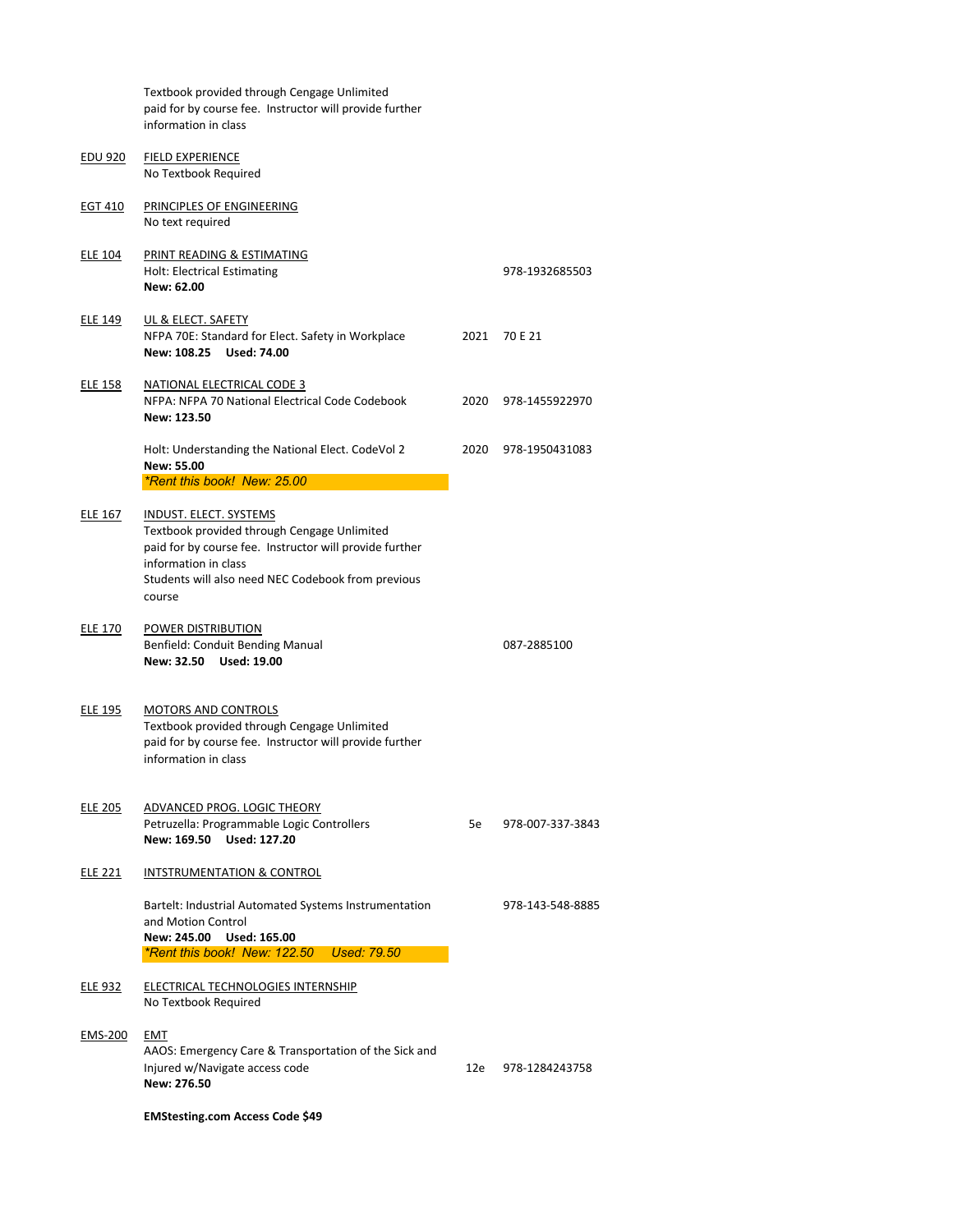| <b>EMS 767</b> | <b>PARAMEDIC 2</b><br><b>Walraven: Basic Arrhythmias</b><br>New: 129.50                                                                         | 8e | 978-013-438-0995                 |
|----------------|-------------------------------------------------------------------------------------------------------------------------------------------------|----|----------------------------------|
| <b>EMS 773</b> | <b>PARAMEDIC 5</b><br>no textbook required                                                                                                      |    |                                  |
| <b>EMS 774</b> | <b>PARAMEDIC 5 CLINICAL</b><br>no textbook required                                                                                             |    |                                  |
| <b>EMS 810</b> | ADV. CARDIAC LIFE SUPPORT<br>AHA: ACLS Provider Manual 2020 Standards<br><b>New: 52.50</b>                                                      |    | 978-161-6697723                  |
| <b>EMS 820</b> | PREHOSPITAL TRAUMA LIFE SUPPORT<br>NAEMT: PHTLS w/access codes Hybrid Modules<br><b>New: 89.95</b>                                              | 9e | 978-1284200935                   |
| <b>ENG 025</b> | <b>BASIC WRITING</b><br>Langan: Exploring Writing Paragraphs and Essays<br><b>New: 30.00</b><br><b>Connect Access Code</b><br><b>New: 57.50</b> | 4e | 978-1260164558<br>978-1259129957 |
| <b>ENG 067</b> | <b>COMPOSITION 1 LABORATORY</b><br>No Textbook Required                                                                                         |    |                                  |
| <b>ENG 105</b> | <b>COMPOSITION 1</b><br>Free digital materials provided by instructor<br>See instructor for more information                                    |    |                                  |
| <b>ENG 106</b> | <b>COMPOSITION 2</b><br>Free digital materials provided by instructor<br>See instructor for more information                                    |    |                                  |
| <b>ENG 111</b> | <b>TECHNICAL WRITING</b><br>Free access to textbook through OER<br>See instructor for more information                                          |    |                                  |
| <b>ENG 221</b> | <b>CREATIVE WRITING</b><br>Lefcowitz: Creative Writer's Handbook<br><b>Used: 46.50</b><br>New: 85.00<br>*Rent this book! New: 42.50 Used: 29.50 | 5e | 978-013-605-0520                 |
| <b>ENV 111</b> | <b>ENVIRONMENTAL SCIENCE</b>                                                                                                                    |    |                                  |

Zimmerman: Firefighter Safety & Survival enhanced 978-128-4185560 **New: 102.50 Used: 76.80**

FLS-141 ELEMENTARY SPANISH 1

Cunningham: Principles of Environmental Science

**New: 96.00**

Connect Access Code **6. Excess Code** 6. Excess 2014 120 MHz 9e 978-1260492804

# FIR 152 FIRE PROTECTION SYSTEMS

Jones: Fire Protection Systems nhanced 2978-1284294170

**New: 105.00 Used: 79.50**

*\*Rent this book! New: 52.50 Used: 39.50*

## MATHEMATICS AND PROBLEM SOLVING FOR

FIR 161 **FIREFIGHTERS** digital materials from instructor **See instructor for more information**

# FIR 400 FIRE & EMERGENCY SERVICES SAFETY & SURVIVAL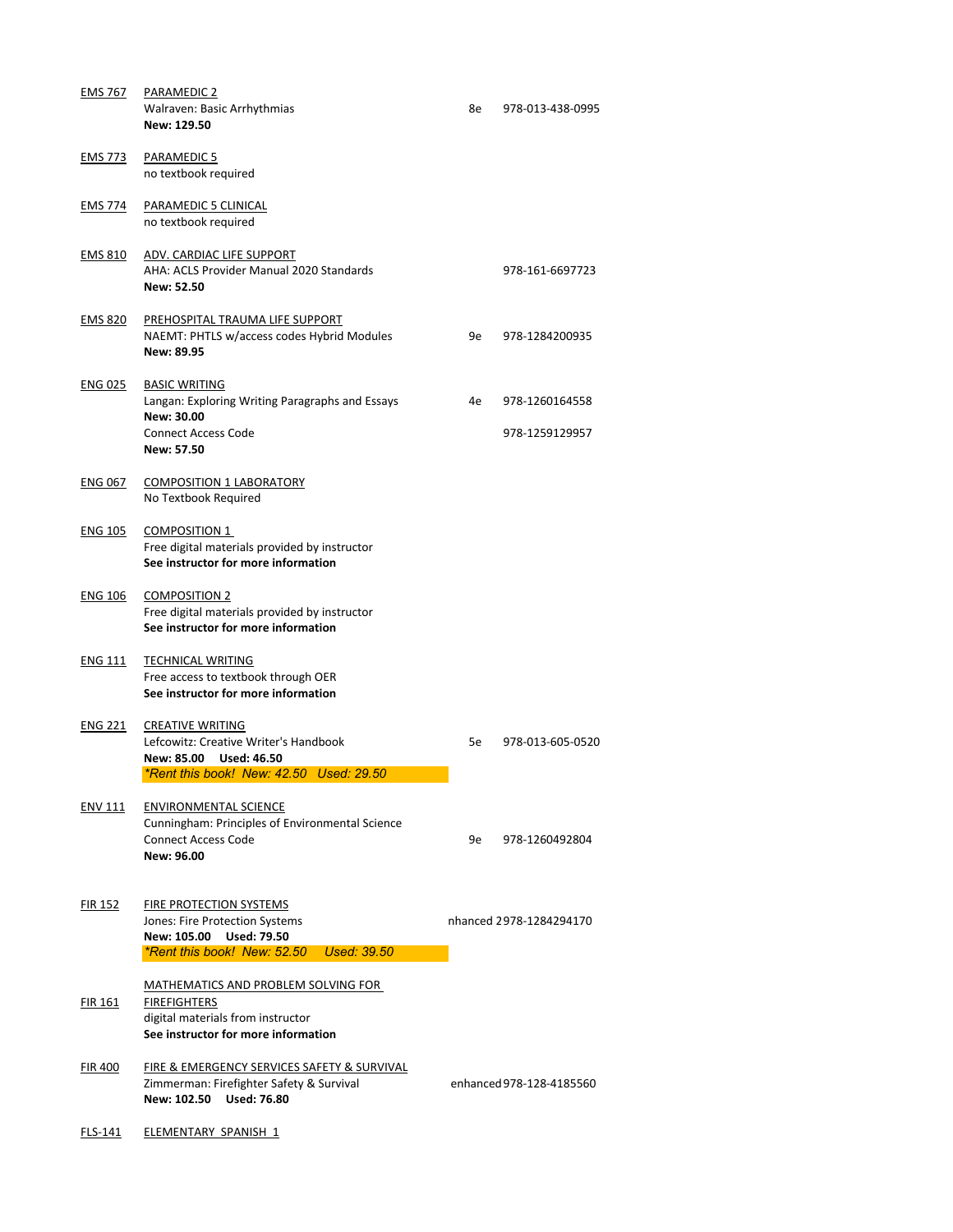|                | <b>Blanco: Portales</b><br>New: 256.30 Used: 55.00                                                                                                                | 1e   | 978-1680040418   |
|----------------|-------------------------------------------------------------------------------------------------------------------------------------------------------------------|------|------------------|
| <b>FLS-142</b> | ELEMENTARY SPANISH 2<br>Same text as FLS 141                                                                                                                      |      |                  |
| <b>FLS-241</b> | INTERMEDIATE SPANISH 1<br>Blanco: Imagina Espanol sin barreras<br>New: 248.70 Used: 55.00                                                                         | 4e   | 978-1680056747   |
| <b>FLS-242</b> | INTERMEDIATE SPANISH 2<br>Same text as FLS 241                                                                                                                    |      |                  |
| GEO-121        | WORLD REGIONAL GEOGRAPHY<br>Johnson: World Regional Geography: A Developmental<br>Approach<br>New: 186.75 Used: 118.95<br>*Rent this book! New: 89.50 Used: 59.00 | 11e  | 978-032-193-9654 |
| <b>GRA 115</b> | <b>VECTOR GRAPHICS 2</b><br>Wood: Adobe Illustrator CC Classroom in a Book<br><b>New: 51.00</b>                                                                   | 2021 | 978-0136805533   |
| <b>GRA 177</b> | <b>LAYOUT DESIGN 2</b><br>Anton: Adobe InDesign CC Classroom in a Book<br>New: 47.20                                                                              | 2021 | 978-0136870289   |
| <b>HCM 129</b> | ADVANCED BAKING AND LAB<br><b>Gisslen: Professional Baking</b><br>New: 170.60 Used: 128.00                                                                        | 7e   | 978-111-9148449  |
|                | <b>Gisslen: Professional Baking Workbook</b><br>New: 39.50                                                                                                        | 7e   | 978-1119148487   |
| <b>HCM 132</b> | ADVANCED PASTRY AND LAB<br>Same text as HCM 129                                                                                                                   |      |                  |
| <u>HCM 194</u> | <b>HCM 293, HCM 297</b><br>Same text as HCM 129                                                                                                                   |      |                  |
| <u>HCM 228</u> | <b>CULINARY NUTRITION/FOOD SCIENCE</b><br><b>Powers: Essentials of Nutrition for Chefs</b><br>New: 81.50 Used: 65.00                                              | 3e   | 978-099-117-8810 |
| <b>HCM 263</b> | <b>FOOD TECHNOLOGY INTERNSHIP</b>                                                                                                                                 |      |                  |

Dreesen: Math for the Professional Kitchen 1e 978-047-050-8961 **New: 37.50**

# HCM 285 ADVANCED FOOD PREPARATION 1 CIA: The Professional Chef 978-0-470-42135-2 **New: 69.50 Used: 51.00**

no textbook required

#### HCM 266 CULINARY MATHEMATICS

- HCM 293 ADVANCED CAKE DECORATING Same text as HCM 129
- HCM 299 CREATIVE DESSERTS no textbook required
- HCM 305 MEAT AND FISH FABRICATION Same text as HCM 285
- HCM 313 INTERNATIONAL CUISINE 2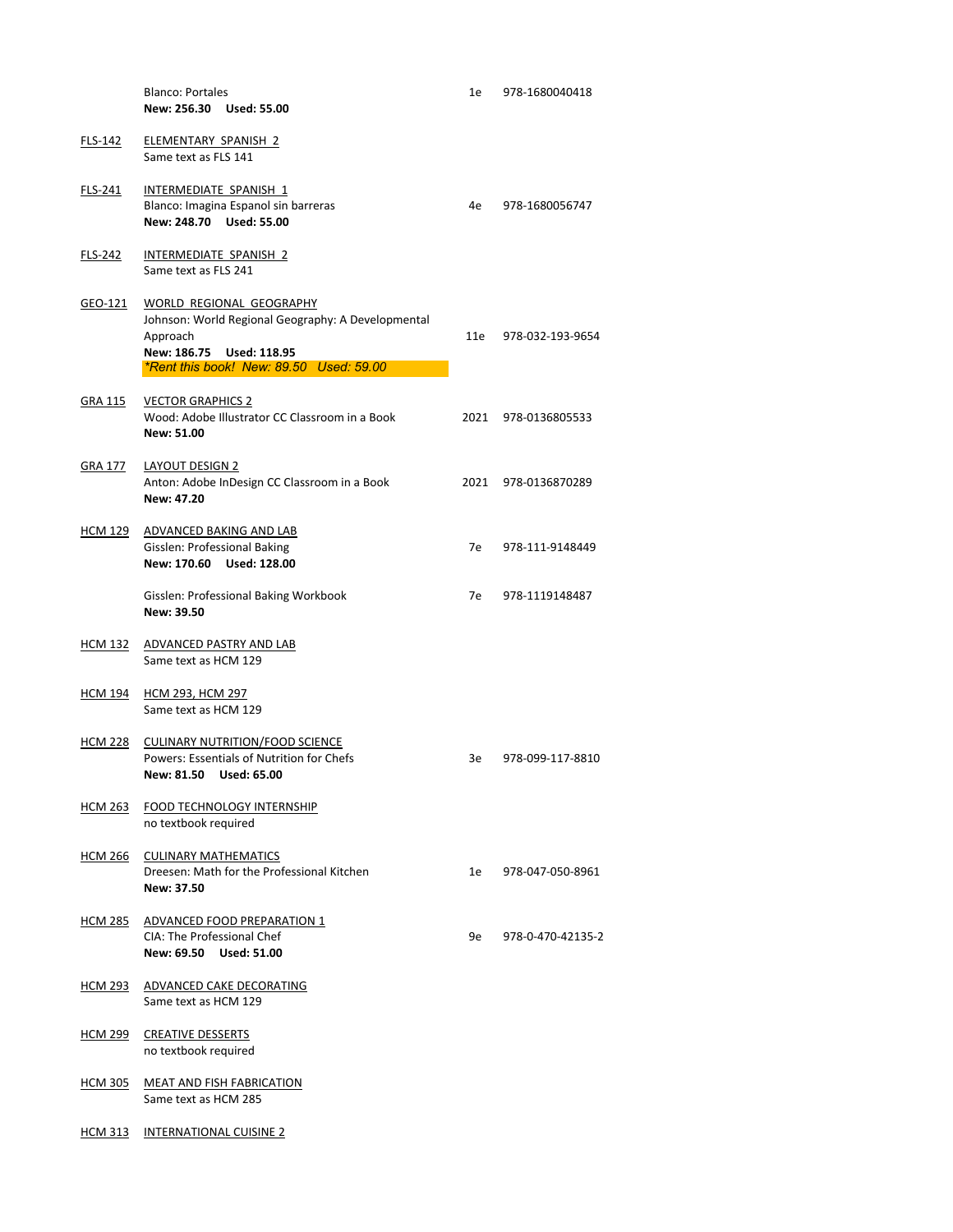no textbook required

| <b>HCM 332</b> | <b>HOSPITALITY PERSONNEL MGMT</b><br>NRAEF: Hospitality and Restaurant Management<br><b>New: 77.50</b>                                                                              | 2e | 978-013-211-6138 |
|----------------|-------------------------------------------------------------------------------------------------------------------------------------------------------------------------------------|----|------------------|
| <u>HCM 242</u> | <b>EVENT PLANNING/CUSTOMER SERVICE</b><br>Allen: Event Planning Ultimate Guide<br><b>New: 45.00</b><br><b>Used: 36.00</b>                                                           | 2e | 978-047-015-5745 |
|                | NRA: NRAEF ManageFirst: Customer Service with exam<br><b>New: 77.50</b>                                                                                                             | 2e | 978-013-2179324  |
| <b>HCM 519</b> | <b>HOSPITALITY PROFESSIONALISM 2</b><br>No Textbook Required                                                                                                                        |    |                  |
| <b>HCR 135</b> | <b>ALL HCR Courses</b><br>Althouse: PKG: Modern Refrigeration and Air<br>Conditioning textbook, lab manual, and workbook<br>New: 192.20                                             | 21 | 978-1645647188   |
|                | HCR 135, 145, 170, 210, 303, 355, 445                                                                                                                                               |    |                  |
|                | *All 1st year students also need to purchase EduHub<br>access code<br>New: 167.00                                                                                                   |    |                  |
| HIS-110        | <b>WEST.CIV: ANCIENT-EARLY MODRERN</b><br>Free access to textbook through OER<br>See instructor for more information                                                                |    |                  |
| HIS-111        | WEST.CIV: EARLY MODRERN-PRESENT<br>Free access to textbook through OER<br>See instructor for more information                                                                       |    |                  |
| <b>HIS 151</b> | US HISTORY TO 1877<br>Free textbook through Openstax. Contact instructor for<br>more information<br>Printed Copy available at Bookstore<br>New: 52.00<br>Rent this book! New: 25.00 |    | 978-1938168369   |
|                |                                                                                                                                                                                     |    |                  |

HIS-152 U.S HISTORY SINCE 1877 Same text as HIS 151

HIS 251 US HISTORY SINCE 1945

Boyer: Promises to Keep 3e 3e 978-061-843-3834

HSC-113 MEDICAL TERMINOLOGY Gylys: Medical Terminology Systems w/Medical Language Access Code 8e 978-080-365-8677

**New: 69.50 Used: 10.00**

**New: 89.50 Used: 69.50**

OPTIONAL: Taber's Cyclopedic Medical Dictionary 24 978-1719642859

- HSC-172 75 HOUR NURSE AIDE
- ZSN 602 75 HOUR NURSE AIDE Kostelnick: Mosby's Textbook for Long Term Care 8e 978-0323530736 **New: 76.00 Used: 59.00** *Rent this book! New: 38.00 Used: 27.00*

HSC 278 LIMITED PRACTICE RADIOGRAPHY

Long: Radiography Essentials for Limited Practice 6e 978-0323661874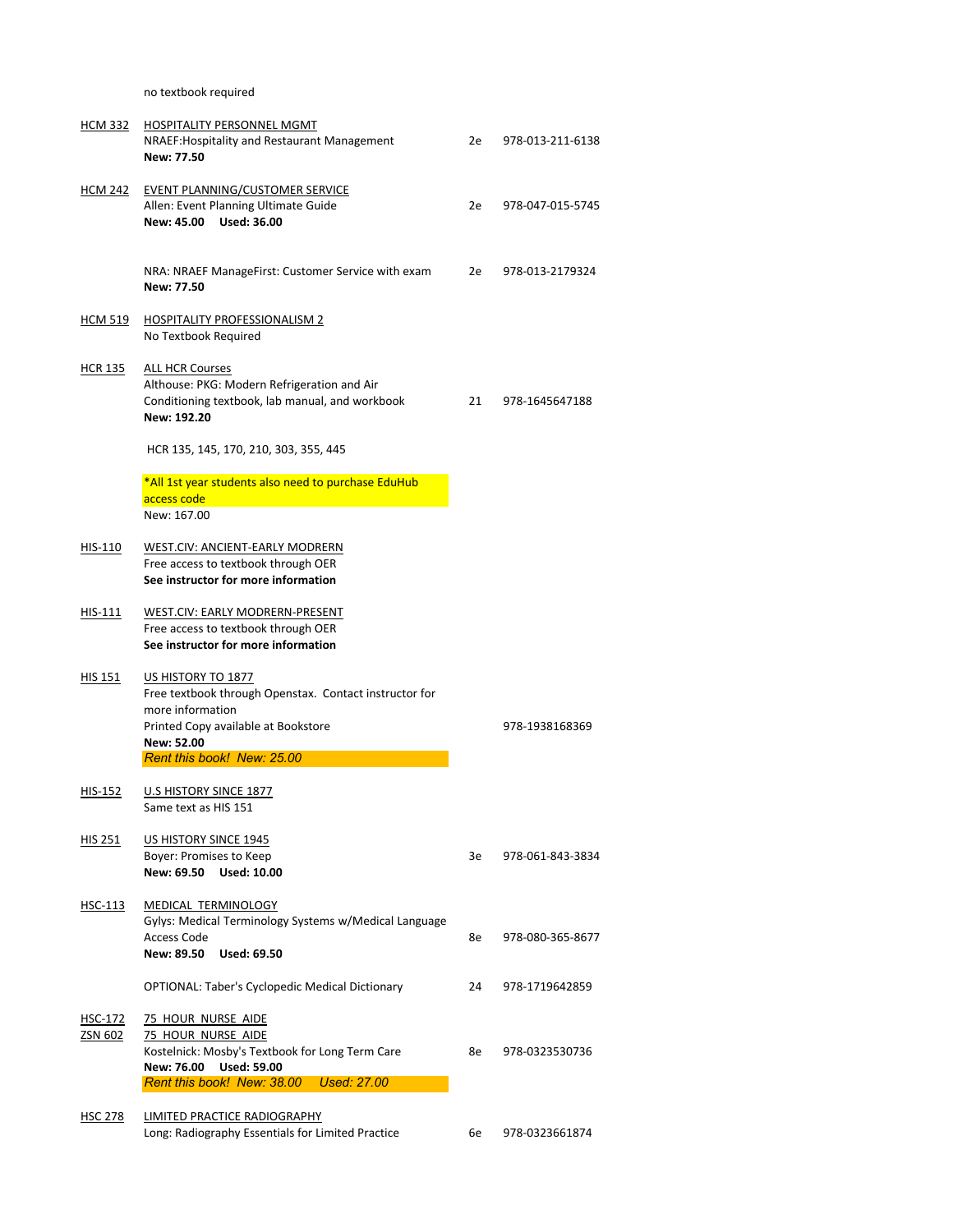|                | New: 101.00 Used: 75.75                           |     |                  |
|----------------|---------------------------------------------------|-----|------------------|
|                | Rent this book! New: 49.50 Used: 37.00            |     |                  |
|                |                                                   |     |                  |
| <b>HSV 135</b> | <b>WOMEN'S ISSUES</b>                             |     |                  |
|                | Hyde: The Psychology of Women & Gender            | 10e | 978-1544393605   |
|                | New: 99.50                                        |     |                  |
| HSV-162        | <b>INTRO TO HUMAN DISABILITIES &amp; SERVICES</b> |     |                  |
|                | Mackelprang: Disability                           | 3e  | 978-019-065-6409 |
|                | New: 89.95 Used: 68.50                            |     |                  |
|                | Rent this book! New: 44.00 Used: 33.00            |     |                  |
|                |                                                   |     |                  |
| <b>HSV 229</b> | <b>GROUP FACILITATION</b>                         |     |                  |
|                | <b>Gladding: Groups: A Counseling Specialty</b>   | 8e  | 978-0135166895   |
|                | New: 99.99 Used: 75.00                            |     |                  |
|                | Rent this book! New: 49.50 Used: 35.00            |     |                  |
|                |                                                   |     |                  |
| <b>HSV 276</b> | SOCIAL JUSTICE AND ADVOCACY                       |     |                  |
|                | No Text Required                                  |     |                  |
| <b>HSV 285</b> | CASE MANAGEMENT - THEORY AND PRACTICE             |     |                  |
|                | Summers: Case Management: Intake to Discharge     | 5e  | 978-1305094765   |
|                | <b>Used: 112.00</b><br>New: 140.60                |     |                  |
|                | Rent this book! New: 70.00 Used: 56.00            |     |                  |
|                |                                                   |     |                  |
| <b>HSV 850</b> | <b>HUMAN SERVICES FIELD WORK</b>                  |     |                  |
|                | No Text Required                                  |     |                  |
| HUM185         | <b>TECHNOLOGY AND SOCIAL CHANGE</b>               |     |                  |
|                | <b>Vink: Online Activism</b>                      |     | 978-1534563582   |
|                | New: 31.00 Used: 22.00                            |     |                  |
|                | Rent this book! New: 15.00 Used: 10.00            |     |                  |
|                |                                                   |     |                  |
| <b>IND 110</b> | CPR, FIRST AID AND SAFETLY                        |     |                  |
|                | No Textbook Required                              |     |                  |
| <b>IND 116</b> | PNEUMATIC & HYDRAULIC SYSTEMS                     |     |                  |
|                | Johnson: Intro to Fluid Power                     | 1e  | 978-0766823655   |
|                | New: 179.80 Used: 112.00                          |     |                  |
|                | Rent this book! New: 85.50 Used: 49.50            |     |                  |
|                |                                                   |     |                  |
| <b>IND 127</b> | <b>SHOP OPERATIONS</b>                            |     |                  |
|                | Kibbe: Machine Tool Practices                     | 11e | 978-0134893501   |
|                | New: 199.50 Used: 150.00                          |     |                  |

- IND 183 IND. MACHINE MAITENANCE
- No Text Required
- IND 184 MECHANICAL PROCESSES

Kemp: Industrial Mechanics and European and American Assembly 4e 978-0826937124 **New: 105.00 Used: 78.75**

Pember: Mass Media Law 19e 1978-007-7861421 **New: 192.30 Used: 40.00**

*Rent this book! New: 49.50 Used: 39.50*

**\*This textbooks is OPTIONAL for J. Pressler section FD01**

- IND 208 INDUSTRIAL PUMPS AND DRIVES No Text Required
- IND 210 INDUSTRIAL MAINTENANCE SOLUTIONS No Text Required

## JOU 210 MEDIA LAW & ETHICS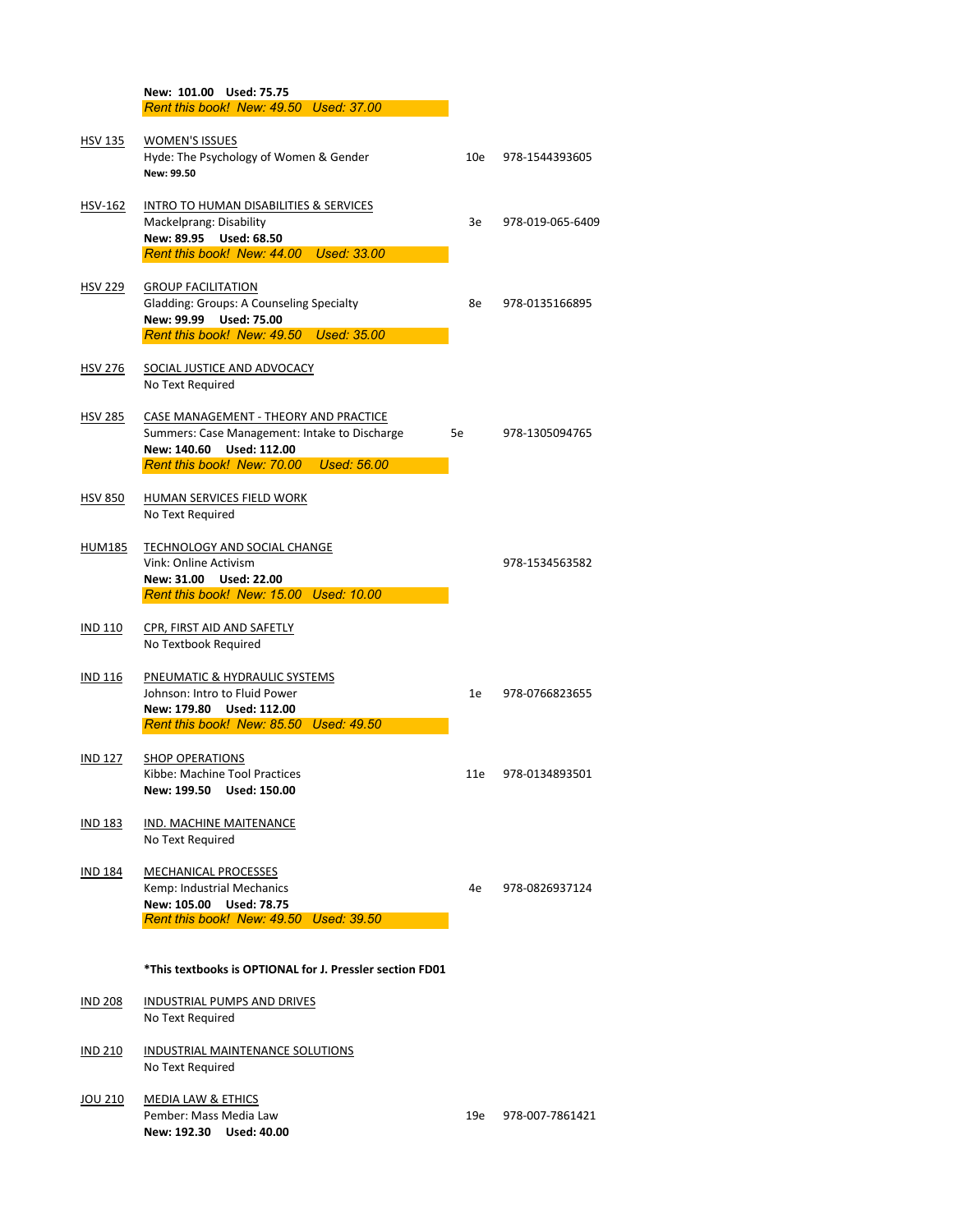| LIT-101        | <b>INTRODUCTION TO LITERATURE</b>                    |    |                |
|----------------|------------------------------------------------------|----|----------------|
|                | Hall: To Read Literature                             | 3e | 003-0555426    |
|                | New: 99.50 Used: 59.50                               |    |                |
|                | *Rent this book! New: 49.45 Used: 19.50              |    |                |
|                |                                                      |    |                |
|                | <b>Fitzgerald: Great Gatsby</b>                      |    | 0-743273567    |
|                | New: 11.20 Used: 9.75                                |    |                |
|                | AMERICAN LITERATIRE TO MID-1800S                     |    |                |
| LIT-110        | Free access to textbook through OER                  |    |                |
|                | See instructor for more information                  |    |                |
|                |                                                      |    |                |
| $LIT-111$      | AMERICAN LITERATIRE SINCE MID-1800S                  |    |                |
|                | <b>Morrison: Home</b>                                |    | 978-0307740915 |
|                | New: 15.00 Used: 11.00                               |    |                |
|                |                                                      |    |                |
| LIT-133        | MINORITY VOICES IN US LITERATURE                     |    |                |
|                | Free access to textbook through OER                  |    |                |
|                | See instructor for more information                  |    |                |
|                |                                                      |    |                |
| LIT 141        | <b>BRITISH LITERATURE 2</b>                          |    |                |
|                | Free digital materials provided by instructor        |    |                |
|                |                                                      |    |                |
| <b>MAP 120</b> | <b>MEDICAL OFFICE MANAGEMENT 2</b>                   |    |                |
|                | Set of books includes:                               |    | 978-0323816748 |
|                | <b>Proctor: Kinn's The Medical Assistant</b>         |    |                |
|                | Proctor: study guide and procedures manual           |    |                |
|                |                                                      |    |                |
|                | DeVore: The Electronic Health Record w/SimChart Code |    |                |
|                | <b>SIM Chart</b>                                     |    |                |
|                | New: 282.67                                          |    |                |
|                | Supply Kit \$125.75                                  |    |                |
|                | Also used for:                                       |    |                |
|                | MAP 226, 325, 555                                    |    |                |
|                |                                                      |    |                |
| <b>MAT 023</b> | <b>MASTERY OF MATH 1</b>                             |    |                |
| <u>MAT 026</u> | <b>MASTERY OF MATH 2</b>                             |    |                |
| <b>MAT 027</b> | <b>MASTERY OF MATH 3</b>                             |    |                |
| MAT 028        | <b>MASTERY OF MATH 4</b>                             |    |                |
| <u>MAT 029</u> | <b>MASTERY OF MATH 5</b>                             |    |                |
| <u>MAT 035</u> | <b>MASTERY OF MATH 6</b>                             |    |                |
|                | Textbook provided through course fee.                |    |                |

MAT 117 MATH FOR ELEM. TEACHERS Textbook provided through course fee. Instructor will provide further information in class

Instructor will provide further information in class

## MAT 102 INTERMEDIATE ALGEBRA

Textbook provided through course fee. Instructor will provide further information in class

#### MAT-111 MATH FOR LIBERAL ARTS

Denley: Viewing Life Mathematically access code w/ebook 1e 978-1941552247 **New: 85.00**

# MAT 127 COLLEGE ALG & TRIGONOMETRY

Textbook provided through course fee. Instructor will provide further information in class

MAT 130 TRIGONOMETRY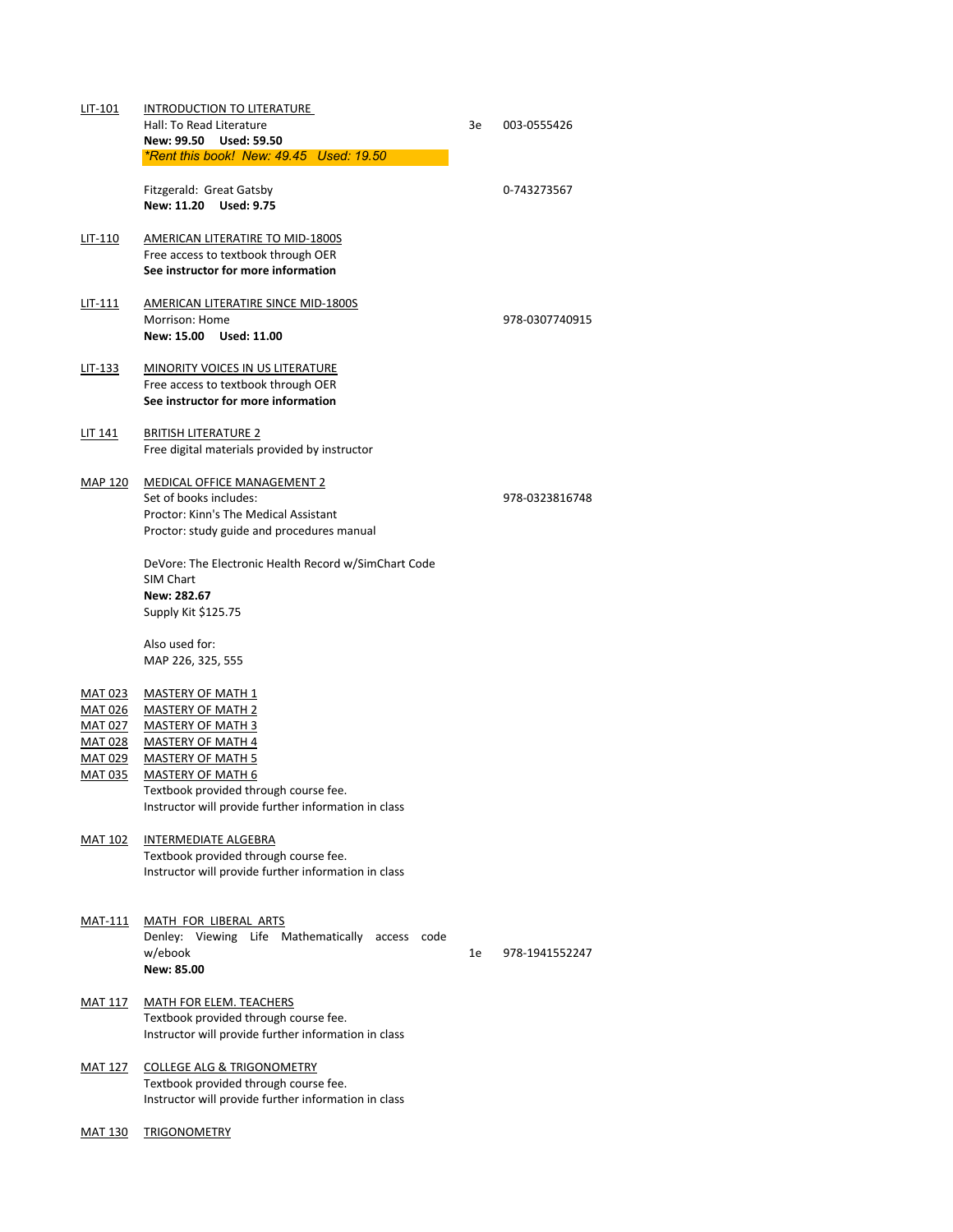Textbook provided through course fee. Instructor will provide further information in class

| <b>MAT-157</b> | <b>STATISTICS - Face to Face</b><br><b>Weiss: Introductory Statistics</b><br>New: 210.75 Used: 158.00<br>*Rent this book! New: 99.50 Used: 78.00                                                               |     | evised 10 978-0135163054 |  |  |
|----------------|----------------------------------------------------------------------------------------------------------------------------------------------------------------------------------------------------------------|-----|--------------------------|--|--|
| <b>MAT 157</b> | <b>STATISTICS - Online</b><br>MyLab Revision with Tech Updates Access Code w/ebook<br><b>New: 93.00</b>                                                                                                        | 10e | 978-0135909737           |  |  |
| <b>MAT-158</b> | STATISTICS <sub>2</sub><br>Same textbook as MAT 157                                                                                                                                                            |     |                          |  |  |
| <b>MAT 165</b> | <b>BUSINESS CALCULUS</b><br>Lial: Mathematics with Applications<br>New: 69.00<br><b>Used: 48.00</b><br><i><b>*Rent this book! New: 31.50 Used: 21.50</b></i>                                                   | 10e | 978-032-164-5531         |  |  |
| <b>MAT 210</b> | CALCULUS <sub>1</sub><br>Larson: Calculus<br>New: 229.50 Used: 172.50<br>*Rent this book! New: 110.00 Used: 80.00                                                                                              | 11e | 978-133-727-5347         |  |  |
| <b>MAT 216</b> | <b>CALCULUS 2</b><br>Same text as MAT 210                                                                                                                                                                      |     |                          |  |  |
| <u>MAT 219</u> | CALCULUS <sub>3</sub><br>Same text as MAT 210                                                                                                                                                                  |     |                          |  |  |
| <b>MAT 267</b> | ELEM. DIFFERENTIAL EQUATIONS W/LAPLACE<br>Zill: A first Course in Differential Equations w/Modeling<br>Applications<br>New: 165.00<br><b>Used: 123.75</b><br>*Rent this book! New: 82.50<br><b>Used: 59.50</b> | 11e | 978-1305965720           |  |  |
| <b>MAT 743</b> | <b>TECH MATH 1</b><br>Textbook provided through Cengage Unlimited<br>paid for by course fee. Instructor will provide further<br>information in class                                                           |     |                          |  |  |
| MAT 748        | <b>TECH MATH 2</b>                                                                                                                                                                                             |     |                          |  |  |

Textbook provided through Cengage Unlimited paid for by course fee. Instructor will provide further information in class

# MFG 238 MACHINE PROCESSES1 Hoffman: Shop Reference for Students 2e 978-083-113-0794 **New: 34.95 Used: 24.00** Kibbe: Machine Tool Practices 11e 978-0134893501

**New: 199.50 Used: 150.00**

MFG 256 INTRO TO LATHE Kibbe: Machine Tool Practices 11e 978-0134893501 **New: 199.50 Used: 150.00**

MFG 266 INTRO TO MILL Same text as MFG 256

MFG 312 ADV COMPUTER AIDED MACHINING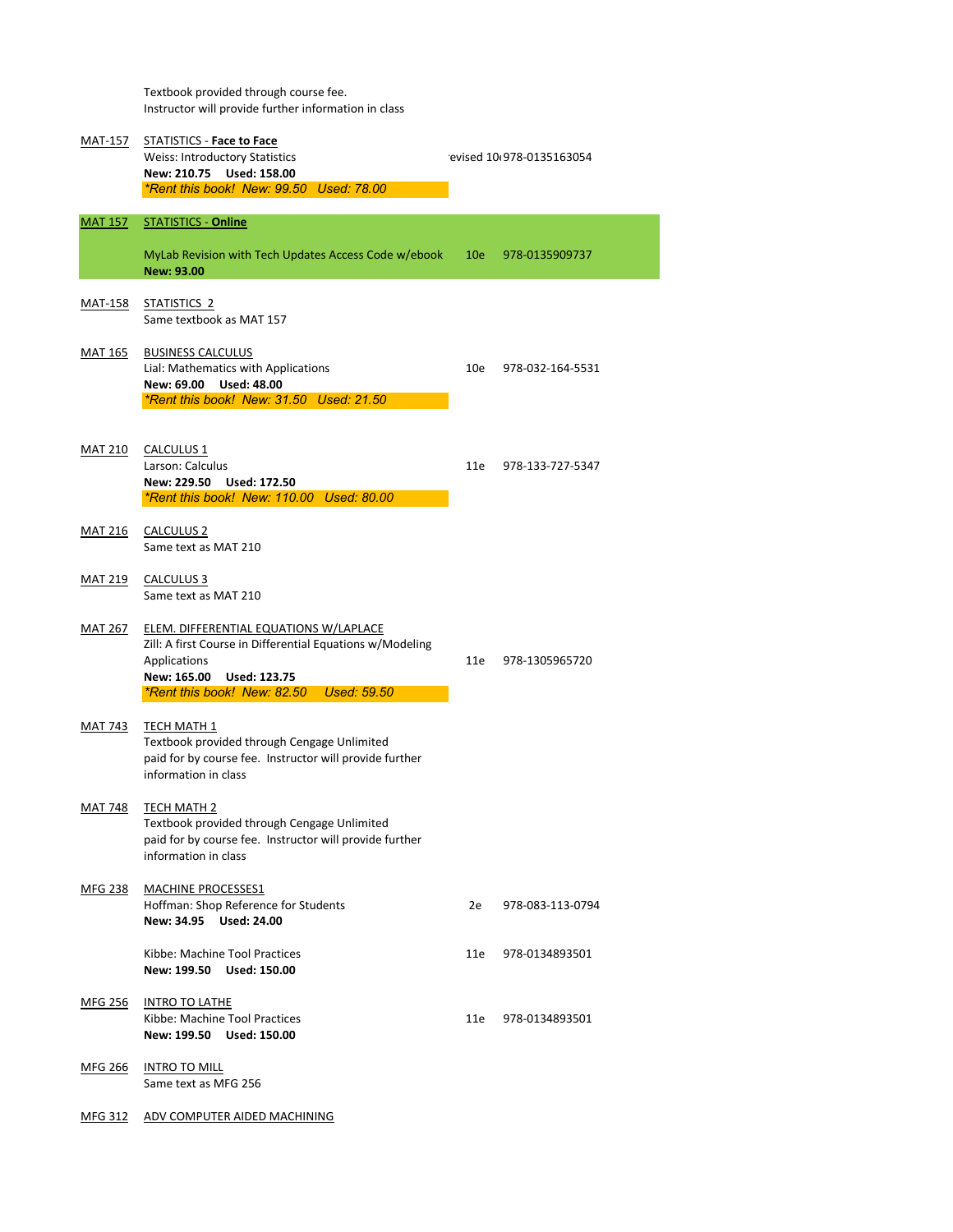|                | Manton: Mastercam 2018 Training Guide Mill 2D/Lathe<br>Combo<br>New: 115.00                                                                               |    | 978-1988766041    |
|----------------|-----------------------------------------------------------------------------------------------------------------------------------------------------------|----|-------------------|
| MFG 326        | <b>COMPUTER AIDED MACHINING 2</b><br>Same text as MFG 312                                                                                                 |    |                   |
| MFG 453        | <b>INTRO TO MOLD MAKING THEORY</b><br>Kluz: Moldmaking & Die Cast Dies<br>New: 61.30 Used: 46.00                                                          |    | 091-0399255       |
| <b>MFG 505</b> | <b>LEAN MANUFACTURING</b><br><b>Dennis: Lean Production Simplified</b><br>New: 42.60 Used: 31.50                                                          | 3e | 978-1498708876    |
| MFG 506        | <b>QUALITY MANAGEMENT</b><br>Same book as MFG 505                                                                                                         |    |                   |
| MGT-101        | PRINCIPLES OF MANAGEMENT                                                                                                                                  |    |                   |
|                | Textbook provided through McGraw Hill Inclusive Access<br>paid for by course fee. Instructor will provide further<br>information in class                 |    |                   |
| MKT-110        | PRINCIPLES OF MARKETING                                                                                                                                   |    |                   |
|                | Textbook provided through McGraw Hill Inclusive Access<br>paid for by course fee. Instructor will provide further<br>information in class                 |    |                   |
| MKT 145        | <b>SALES MANAGEMENT</b><br>Textbook provided through Cengage Unlimited<br>paid for by course fee. Instructor will provide further<br>information in class |    |                   |
| MLT 133        | <b>ERYTHROCYTE HEMATOLOGY</b><br><b>Estridge: Basic Clinical Lab Techniques</b><br>New: 121.90<br><b>Used: 97.50</b>                                      | 6e | 978-1-111-13836-3 |
|                | Ciesla: Hematology in Practice<br>New: 107.30                                                                                                             | 3e | 978-080366-8249   |
|                | <b>Rodak: Clinical Hematology Atlas</b><br>New: 79.50                                                                                                     | 6e | 978-0323711920    |

# MLT 171 IMMUNOLOGY

- MLT 243 CLINICAL CHEMISTRY 2 Bishop: Clinical Chemistry **8e** 978-149-633-5586 **New: 126.30 Used: 99.50**
- MLT 253 PARASITOLOGY & MYCOLOGY Mahon: Textbook of Diagnostic Microbiology 6e 978-0323613170 **New: 134.00 Used: 99.50**
	-

MLT 280 CLIN. PRAC. 1

Polansky: Quick Review Cards 2e 978-0803629561 **New: 55.60**

MMS 101 MASS MEDIA No Textbook Required

Stevens: Clinical Immunology & Serology **5e** 978-0803694408 **New: 96.20**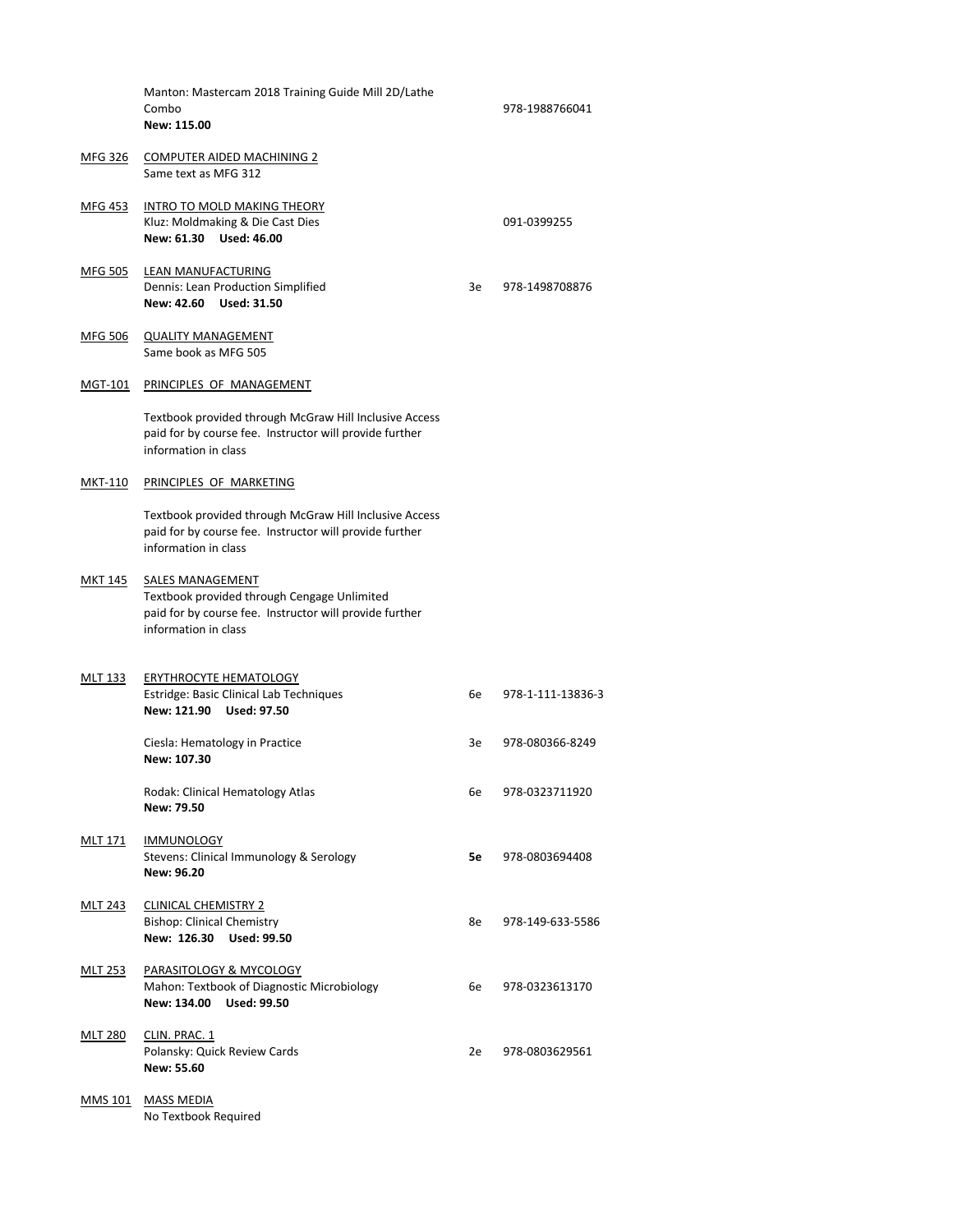#### MMS 145 BROADCAST WRITING

|                | Hilliard: Writing for Television, Radio, and New Media                                               | 11e | 978-1285465074 |
|----------------|------------------------------------------------------------------------------------------------------|-----|----------------|
|                | <b>Used: 98.00</b><br>*Rent this book! Used: 49.00                                                   |     |                |
|                |                                                                                                      |     |                |
| MMS 173        | ADVANCED AUDIO PRODUCTION                                                                            |     |                |
|                | Alten: Audio in Media                                                                                | 9e  | 978-0495572398 |
|                | <b>Used: 36.00</b>                                                                                   |     |                |
|                | MMS 174 ADVANCED VIDEO PRODUCTION                                                                    |     |                |
|                | Weynand: How Video Works                                                                             |     | 978-1138786011 |
|                | New: 51.95 Used: 38.50                                                                               |     |                |
| <u>MMS 193</u> | <b>MEDIA SALES AND PROMOTIONS</b>                                                                    |     |                |
|                | No Textbook Required                                                                                 |     |                |
|                |                                                                                                      |     |                |
| MMS 241        | PUBLIC RELATIONS AND MARKETING                                                                       |     |                |
|                | Seitel: The Practice of Public Relations                                                             | 13e | 978-0134170114 |
|                | New: 188.00 Used: 79.50                                                                              |     |                |
| <b>MMS 296</b> | <b>VIDEO PRACTICUM 1</b>                                                                             |     |                |
|                | No Textbook Required                                                                                 |     |                |
|                |                                                                                                      |     |                |
| <b>MMS 341</b> | <b>RADIO PRACTICUM 2</b><br>No Textbook Required                                                     |     |                |
|                |                                                                                                      |     |                |
| <u>MMS 343</u> | <b>RADIO PRACTICUM 4</b>                                                                             |     |                |
|                | No Textbook Required                                                                                 |     |                |
| <b>MMS 401</b> | <b>MULTIMEDIA PROJECTS</b>                                                                           |     |                |
|                | No Textbook Required                                                                                 |     |                |
|                |                                                                                                      |     |                |
| <b>MMS 901</b> | PORTFOLIO PREPARATION                                                                                |     |                |
|                | No Textbook Required                                                                                 |     |                |
| <b>MUA 101</b> | <b>APPLIED LESSONS</b>                                                                               |     |                |
|                | No Textbook Required                                                                                 |     |                |
|                | MUA 102, 124, 143, 170, 180, 220                                                                     |     |                |
|                |                                                                                                      |     |                |
| MUA 119        | <b>CLASS PIANO - Norem/Bloomquist Sections only</b><br>Faber: Alfred's Group Piano for Adults Book 1 | 2e  | 978-0739053010 |
|                | <b>New: 76.20</b>                                                                                    |     |                |
|                |                                                                                                      |     |                |

Faber: Accelerated Piano Adventures Book 1 Lesson Book 978-1616772055 **New: 17.90**

MUS 136 MUSIC THEORY LAB 2 No Textbook Required

MUA 120 APPLIED PIANO - Shari Lehman Section Only

# MUS 100 MUSIC APPRECIATION

No textbook required

MUS 121 MUSIC THEORY 2 Benward: Music in Theory & Practice Vol 1 10e 978-1260055825 **New: 146.50** 

# MUS 141 CHOIRS , BANDS, ENSEMBLES No textbook required

\*MUS 141, 149, 152, 171, 177, 210, 227, 245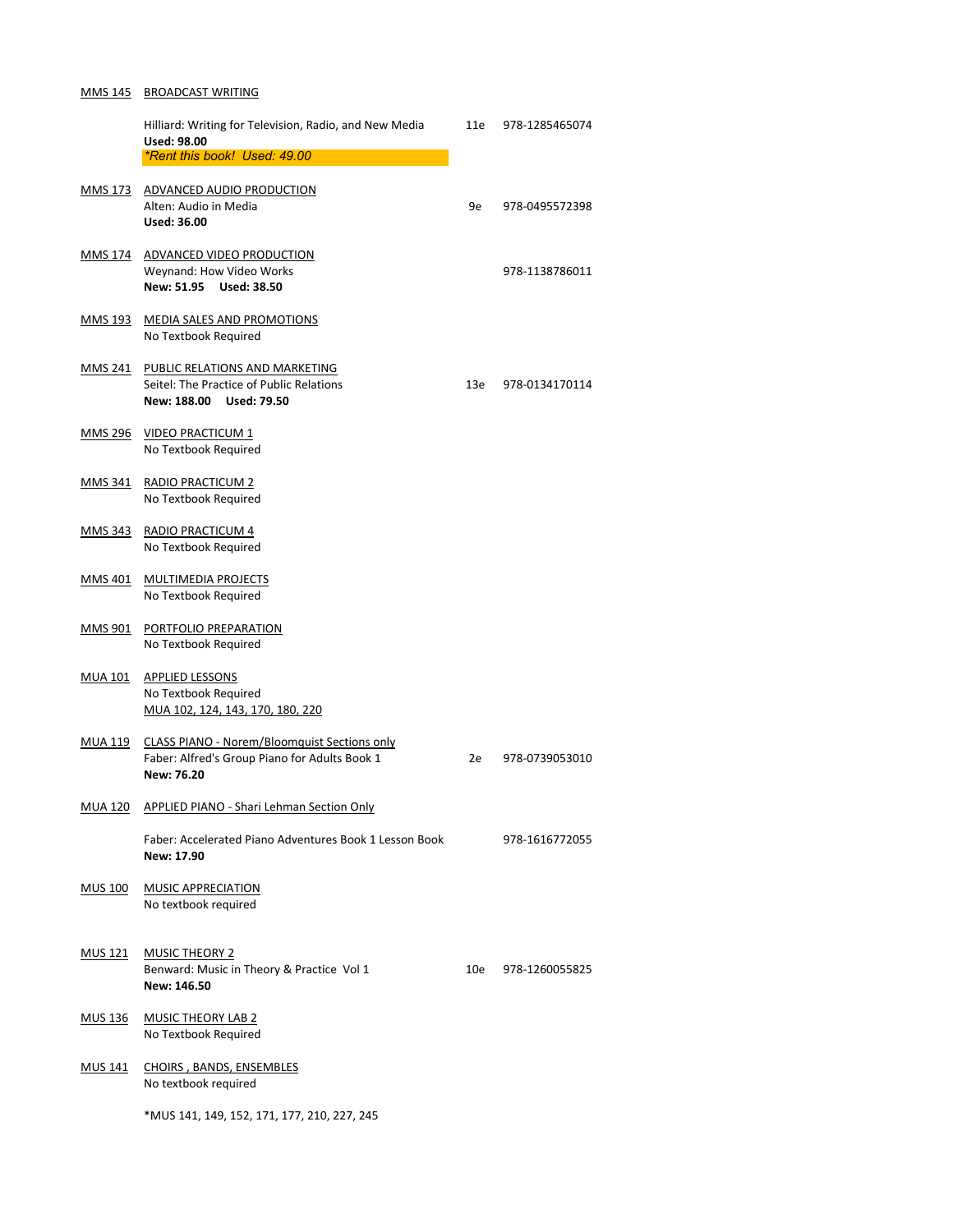NET 230 ROUTING AND SWITCHING See instructor for PDF file

NET 242 CISCO WAN See instructor for PDF file

- NET 343 WINDOWS DIRECTORY SERV Textbook provided through Cengage Unlimited paid for by course fee. Instructor will provide further information in class
- NET 349 INTRODUCTION TO POWERSHELL

Jones: Learn Windows PowerShell in a Month of Lunches 3e 978-1617294167 **New: 37.50**

- NET 352 SYSTEM ADMIN WITH POWERSHELL Same text as NET 349
- NET 455 ADV. LINUX SYSTEM ADMIN Textbook provided through Cengage Unlimited paid for by course fee. Instructor will provide further information in class
- NET 485 ADVANCED NETWORK SECURITY Textbook provided through Cengage Unlimited paid for by course fee. Instructor will provide further information in class
- NET 612 FUNDAMENTALS OF NETWORK SECURITY same textbook as NET 485
- NET 774 HELP DESK 1 No Text Required
- NET 776 HELP DESK 3 No Text Required
- NET 791 PC SUPPORT 2 See instructor for PDF file
- PEC-107 SPORTS AND SOCIETY Coakley: Sports in Society 10e 978-007-337-6547 **New: 138.75 Used: 69.50** *\*Rent this book! New: 60.00 Used: 29.50*

- PEC 110 COACHING ETHICS, TECHNIQUES, AND THEORY No Textbook Required
- PEC-111 TECH. & THEORIES OF COACHING No Textbook Required
- PEC 115 ATHLETIC DEVELOPMENT & HUMAN GROWTH No Text Required
- PEC 123 ANATOMY FOR COACHING No Text Required
- PEC-127 CARE&PREVENTION OF ATH INJR

Prentice: Essentials of Athletic Injury Managemt 9e 978-007-8022616

**New: 138.50 Used: 57.00**

*\*Rent this book! New: 65.00 Used: 19.50*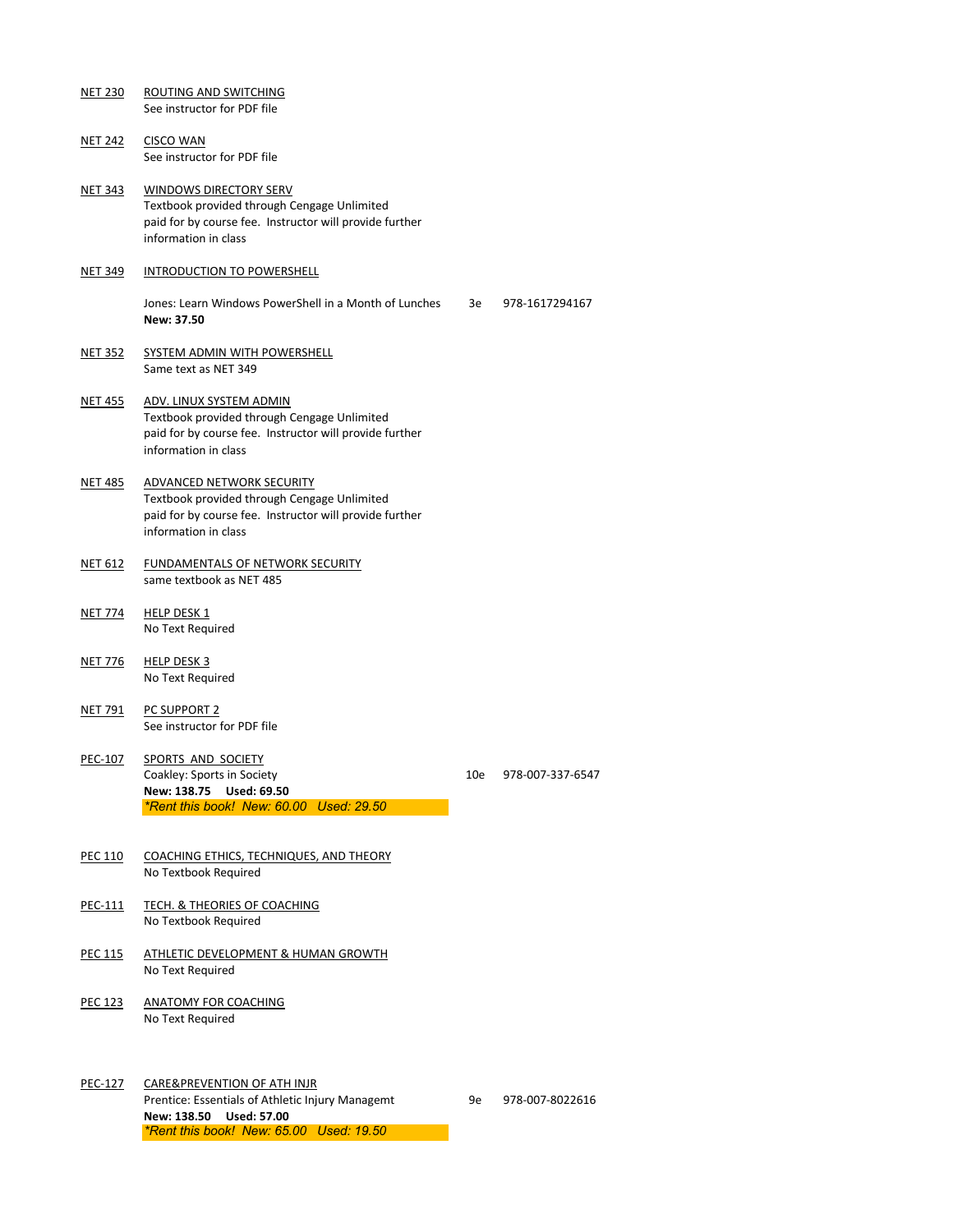| <b>PEH 141</b> | <b>FIRST AID</b><br>Red Cross: Responding To Emergencies: comprehensive<br>1st Aid/CPR/AED<br>New: 87.50 Used: 65.60<br>*Rent this book! New: 42.00 Used: 32.00 |                 | 978-1584806844   |
|----------------|-----------------------------------------------------------------------------------------------------------------------------------------------------------------|-----------------|------------------|
| <b>PET 105</b> | <b>BASIC ATHLETIC TRAINING</b><br>Eaves: The Practical Guide to Athletic Training<br>New: 121.75 Used: 68.50<br>*Rent this book! New: 59.50 Used: 32.00         |                 | 978-076-3746339  |
| <b>PET 141</b> | ATHLETIC TRAINGING FIELD EXPERIENCE<br>No Text Required                                                                                                         |                 |                  |
| <b>PEV 101</b> | VARSITY SPORTS CONDITIONING AND PARTICIPATION<br>No Text Required<br>*101, 102, 105, 106                                                                        |                 |                  |
| <b>PHI 101</b> | <b>INTRO TO PHILOSOPHY</b><br>Moore: Philosophy: The Power Of Ideas<br>New: 122.50 Used: 92.00                                                                  | 10 <sub>e</sub> | 978-1260214567   |
| PHI-145        | INTRO TO ETHICAL CONFLICTS<br>Thiroux: Ethics & Theory & Practice<br><b>New: 55.00</b><br><b>Used: 49.50</b><br>*Rent this book! New: 29.50 Used: 22.50         | 11e             | 020-505-3149     |
| <b>PHT 185</b> | <b>PHOTOGRAPHY 2</b><br>No Textbook Required                                                                                                                    |                 |                  |
| <b>PHT 121</b> | ALL PHOTOGRAPHY CLASSES<br>No Textbook Required<br>*106, 121, 192, 230, 299, 947, 948,                                                                          |                 |                  |
| <b>PHY 172</b> | <b>COLLEGE PHYSICS 2</b><br>Free textbook through Openstax. Contact instructor for<br>more information                                                          |                 |                  |
| <b>PHY 183</b> | <b>APPLIED PHYSICS 1</b><br><b>Ewen: Applied Physics</b><br>New: 159.50 Used: 94.50<br>*Rent this book! New: 79.45 Used: 36.50                                  | 10e             | 978-013-611633-2 |

PHY 184 APPLIED PHYSICS 1 Same text as PHY 183

PHY 222 CLASSICAL PHYSICS 2 Hieggelke: TIPERs 1e 978-0132854580 **New: 46.50 Used: 35.00**

# PNN 127 FUND. OF NURSING IN HEALTH

Potter:Essentials for Nursing Practice w/study guide 9e 9780323547680 **New: 148.50**

OPTIONAL - Myers: Rnotes 5e 978-0803669086 **New: 33.25**

Supply Kit \$125.75

Foley Cath Kit \$15.00 & Urethral Cath Kit \$5.00

PNN 206 MEDICATION ADMINISTRATION FOR NURSES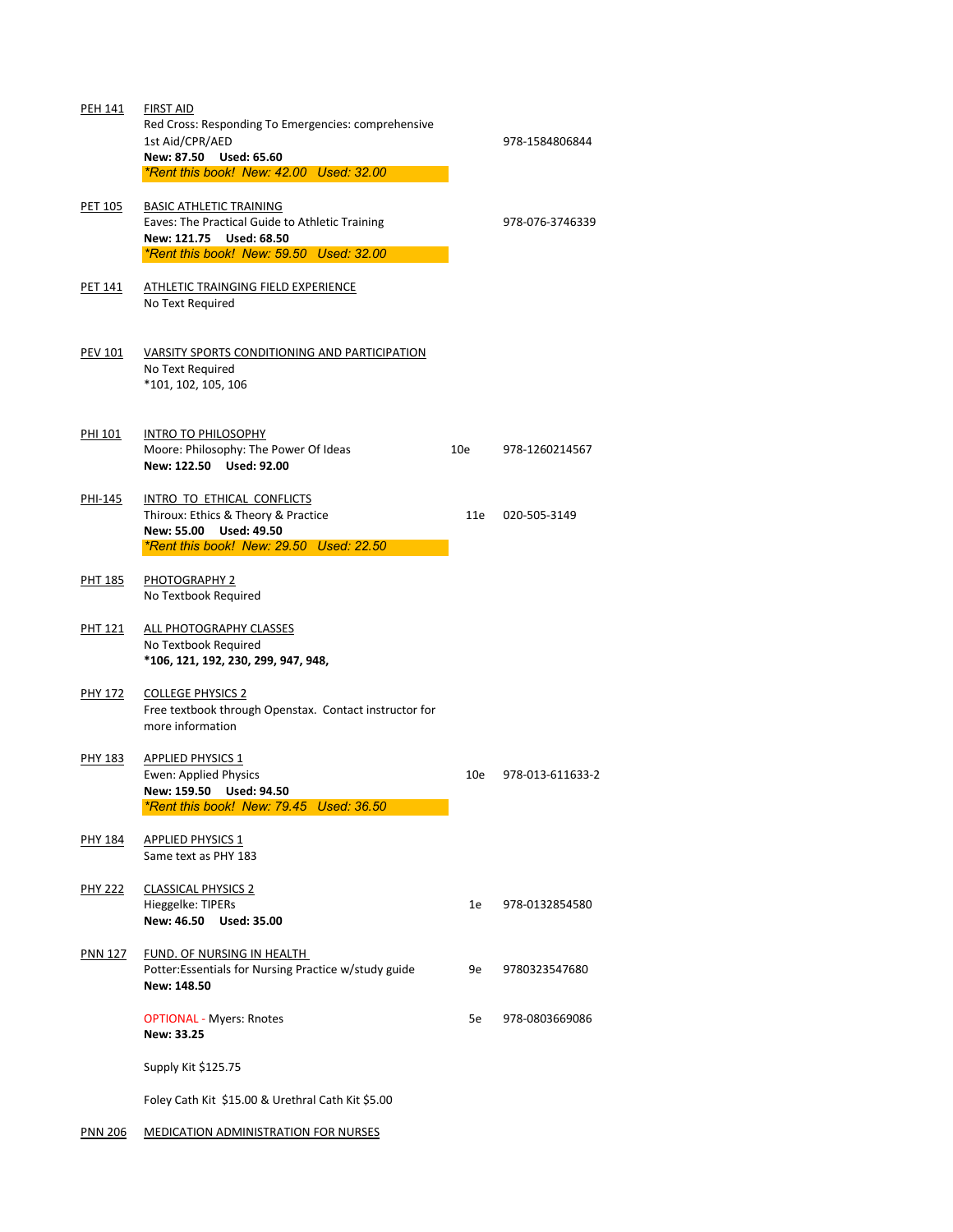|                | Vallerand: Davis Drug Guide for Nurse's<br><b>New: 50.00</b>                                                                                                              | 17e | 978-1719640053          |
|----------------|---------------------------------------------------------------------------------------------------------------------------------------------------------------------------|-----|-------------------------|
| <b>PNN 621</b> | LIFE SPAN HEALTH CARE<br><b>Williams: Understanding Medical Surgical Nursing</b><br>New: 113.50 Used: 95.50                                                               | 6e  | 978-0803668980          |
| <b>PNN 811</b> | SELECTED CLINICAL NURSING<br>Eyles: Mosby's Comprehensive Review of Practical<br>Nursing for the NCLEX-PN Examiniation<br>New: 45.00                                      | 17e | 978-0323088589          |
| POL-111        | AMERICAN NATIONAL GOVERNMENT<br>Morone: By the People<br>New: 99.00 Used: 79.00<br>*Rent this book! New: 49.50 Used: 39.50                                                |     | Brief 5e 978-0197545829 |
| POL-121        | <b>INTERNATIONAL RELATIONS</b><br><b>Shiraev: International Relations</b><br>New: 84.95 Used: 63.75<br><i><b>*Rent this book! New: 41.50 Used: 29.50</b></i>              | 3e  | 978-019-0648527         |
| <b>POL 125</b> | <b>COMPARATIVE GOVERNMENT AND POLITICS</b><br>O'Neil: Cases in Comparative Politics<br><b>New: 81.25</b><br><b>Used: 60.95</b><br>*Rent this book! New: 39.00 Used: 29.00 | 7e  | 978-0393422931          |
| PSY-111        | <b>INTRO TO PSYCHOLOGY</b><br>Textbook provided through course fee.<br>Instructor will provide further information in class                                               |     |                         |
| <b>PSY-121</b> | DEVELOPMENTAL PSYCH<br>Textbook provided through course fee.<br>Instructor will provide further information in class                                                      |     |                         |
| <b>PSY 222</b> | <b>CHILD PSYCHOLOGY</b><br>Santrock: Child Development<br>New: 122.50<br><b>Used: 99.00</b>                                                                               | 15e | 978-126-400-3396        |
| <b>PSY 224</b> | ADOLESCENT PSYCHOLOGY<br>Santrock: Adolescence<br>New: 130.00 Used: 97.50<br>*Rent this book! New: 65.00 Used: 45.00                                                      | 17e | 978-1260058789          |

# PSY-241 ABNORMAL PSYCHOLOGY

Textbook provided through course fee. Instructor will provide further information in class

PSY-251 SOCIAL PSYCHOLOGY

Baron: Social Psychology 13e 978-0205-205585 **New: 178.50 Used: 52.00**

*\*Rent this book! New: 87.45 Used: 24.50*

#### PSY-261 HUMAN SEXUALITY

Textbook provided through course fee. Instructor will provide further information in class

# PSY 281 EDUCATIONAL PSYCHOLOGY

Textbook provided through course fee. Instructor will provide further information in class

# RAD 142 RADIOGRAPHIC PROC. 2

Frank:Merrill's Atlas of Radiographic Positioning & 14e 978-0323566674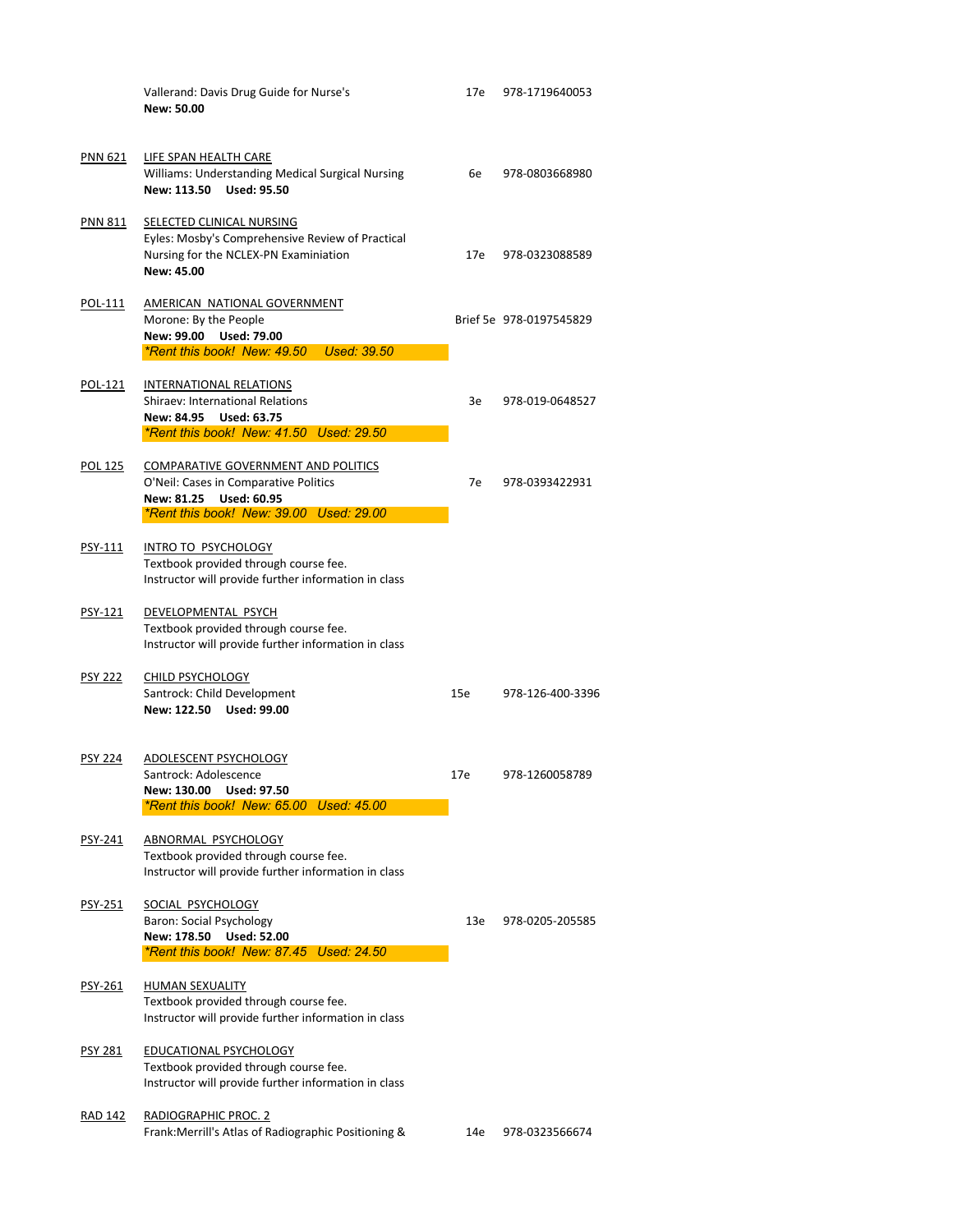|                | Procedures, Volumes 1-3<br>New: 287.00 Used: 215.25                                                                   |           |                |
|----------------|-----------------------------------------------------------------------------------------------------------------------|-----------|----------------|
| <u>RAD 230</u> | <b>CLINICAL EDUCATION 2</b><br>No Textbook Required                                                                   |           |                |
| <b>RAD 365</b> | <b>IMAGING 2</b><br>No Textbook Required                                                                              |           |                |
| <b>RAD 430</b> | RADIOGRAPHIC PHYSICS<br>No Textbook Required                                                                          |           |                |
| <b>RAD 570</b> | <b>CLINICAL EDUCATION 5</b><br>No Textbook Required                                                                   |           |                |
| <b>RAD 738</b> | RADIOGRAPHIC PATHOLOGY<br>Kowalczyk: Radiographic Pathology for Technology<br>New: 82.95 Used: 62.20                  | 7e        | 978-0323416320 |
| <b>RAD 850</b> | RADIATION PROTECTION & BIOLOGY<br><b>Statkiewiez: Radiation Protection</b><br>New: 94.99                              | <b>9E</b> | 978-0323825030 |
|                |                                                                                                                       |           |                |
|                | Rent this book! New: 45.00                                                                                            |           |                |
| <b>RDG 048</b> | <b>BASIC READING</b><br>Textbook provided through course fee.<br>Instructor will provide further information in class |           |                |
| REL-105        | INTRODUCTION TO RELIGION<br>Two Options to choose from (only need one)<br>1- printed textbook                         |           |                |
|                | Molloy: Experiencing the World's Religions<br><b>New: 91.25</b>                                                       | 8e        | 978-1260253511 |
|                | 2-ebook<br>Molloy: Experiencing the World's Religions<br><b>New: 56.00</b>                                            | 8e        | 978-1264144273 |
| <b>SDV 108</b> | THE COLLEGE EXPERIENCE<br>Student Planner/Handbook-Free at Bookstore                                                  |           |                |

paid for by course fee. Instructor will provide further information in class

- SDV 116 STRATEGIES FOR ONLINE SUCCESS (Optional text) Student Planner/Handbook-Free at Bookstore
- SDV 195 STUDENT GOVERNMENT No Textbook required
- SDV 231 HONORS CAPSTONE Student Planner/Handbook-Free at Bookstore
- SOC-110 INTRODUCTION TO SOCIOLOGY Carr, Giddens: Introduction to Sociology  $\qquad \qquad$  Seagull 11e978-0393639452 **New: 68.50 Used: 51.50** *Rent this book! New: 29.50 Used: 24.00*
- SOC-115 SOCIAL PROBLEMS

Textbook provided through Cengage Unlimited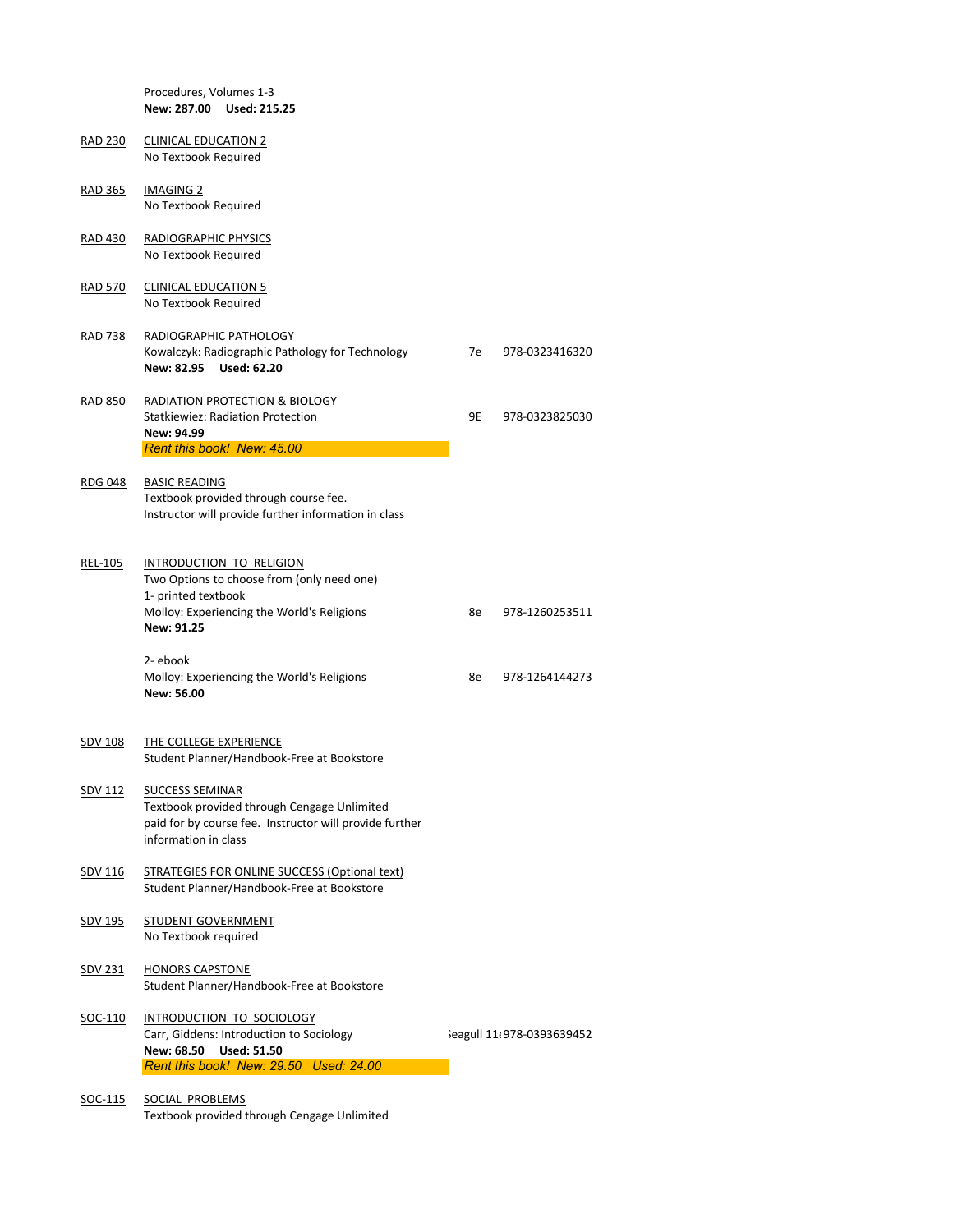|                | paid for by course fee. Instructor will provide further<br>information in class                                                                           |      |                  |
|----------------|-----------------------------------------------------------------------------------------------------------------------------------------------------------|------|------------------|
| SOC-120        | MARRIAGE AND FAMILY<br>Seccombe: Families and their Social Worlds<br><b>Used: 69.50</b><br>New: 193.30<br>Rent this book! New: 89.50 Used: 34.00          | 2e   | 978-020-579-7745 |
| SOC-140        | HUMAN BEHAVIOR IN THE SOCIAL ENVIRONMENT<br>Hutchinson: Dimensions Of Human Behavior<br>New: 100.00 Used: 75.00<br>Rent this book! New: 49.00 Used: 35.00 | 6e   | 978-1544339290   |
| SOC-150        | <b>INTRO TO HUMAN SERVICES</b><br>Suppes: The Social Work Experience<br>New: 136.50 Used: 102.50<br>Rent this book! New: 68.00 Used: 49.50                | 7e - | 978-0134544854   |
| SOC-200        | MINORITY GROUP RELATIONS<br>Schaefer: Race & Ethnicity in the United States<br>New: 79.50<br><b>Used: 59.50</b><br>Rent this book! New: 39.45 Used: 28.25 | 7e - | 978-020-521-6338 |
| <b>SPC 112</b> | <b>PUBLIC SPEAKING</b><br>Lucas: The Art of Public Speaking<br>New: 126.90<br><b>Used: 88.50</b><br>*Rent this book! New: 61.50 Used: 41.50               | 12e  | 978-0073523910   |
| <b>SPC 122</b> | INTERPERSONAL COMMUNICATION<br>Free digital materials provided by instructor                                                                              |      |                  |
| <b>SPC 132</b> | <b>GROUP COMMUNICATION</b><br><b>Galanes: Effective Group Discussion</b><br>New: 165.00<br>Used: 140.00<br>Rent this book! New: 79.50 Used: 25.00         | 14e  | 978-007-353-4343 |
| <b>WEL 107</b> | <b>WELDING TECHNOLOGY FUNDAMENTALS</b><br>Kibbe: Machine Tool Practices<br>New: 199.50 Used: 150.00                                                       | 11e  | 978-0134893501   |
| <b>WEL 122</b> | <b>BEGINNING WELDING</b><br><b>Bowditch: Welding Fundamentals</b><br>New: 106.50<br><b>Used: 79.50</b>                                                    | 6e   | 978-1645646938   |
| <b>WEL 171</b> | <b>ADVANCED SMAW</b>                                                                                                                                      |      |                  |

Minnick: GMAW/FCAW Handbook 978-1631263651 **New: 87.50**

- WEL 196 ADVANCED GAS TUNGSTEN ARC WELDING Minnick: Gas Tungsten Arc Welding Handbook 7E 978-1645641377 **New: 68.70**
- WEL 214 ADVANCED FABRICATION No Textbook Required
- WEL 316 PIPE WELDING

Hoobasar: Pipe Welding Procedures 2e 978-083-113-1418 **New: 54.50 Used: 38.50**

WEL 710 ROBOTIC WELDING ICCC: #1982 Packet **\$49.00**

Same Text as WEL 122

#### WEL 178 ADVANCED GAS METAL ARC WELDING